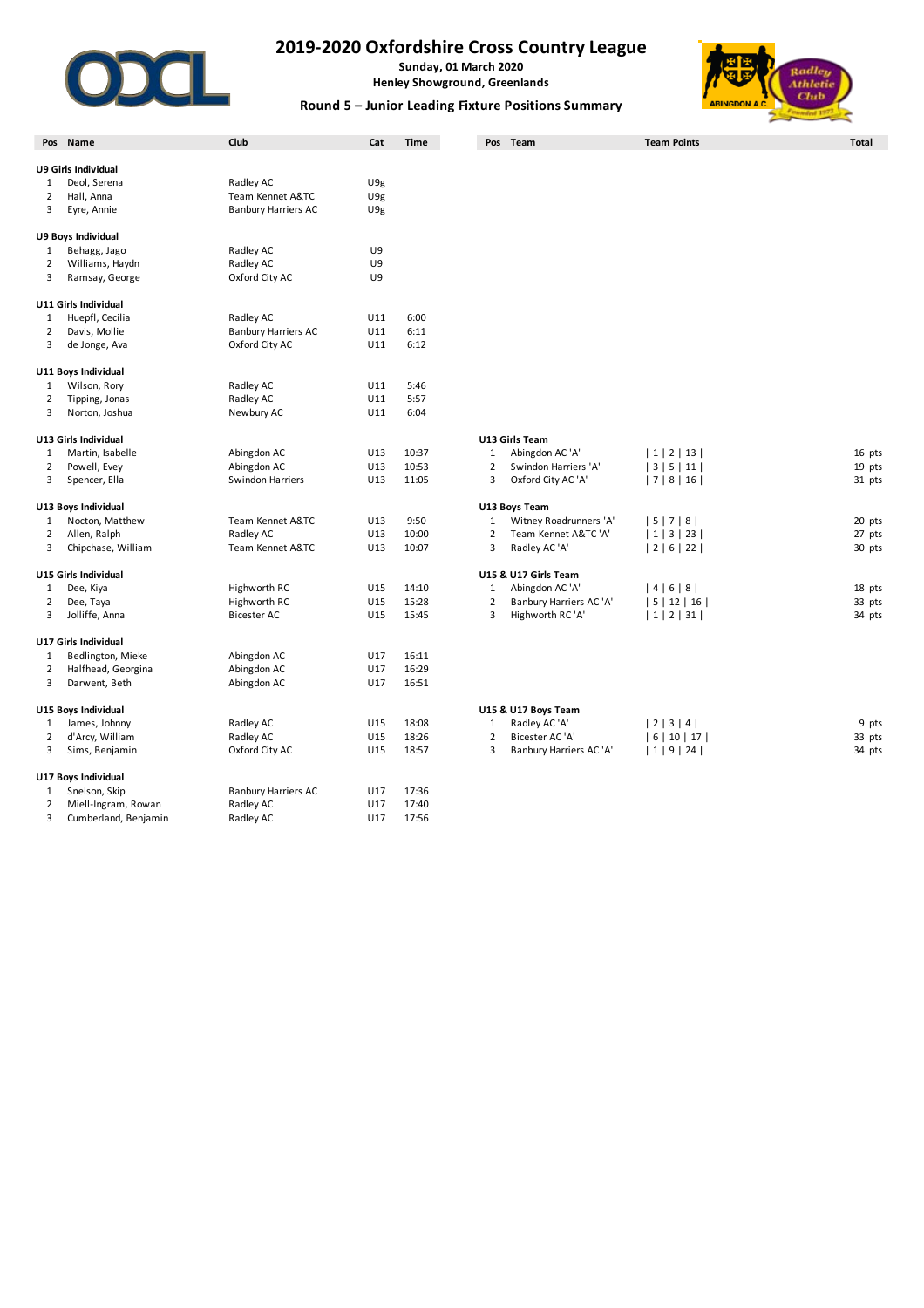

**Sunday, 01 March 2020 Henley Showground, Greenlands**



### **Round 5 – Senior & Veteran Leading Fixture Positions Summary**

|                | Pos Name                     | Team                          | Cat             | <b>Time</b> |                | Pos Team                     | <b>Team Points</b>                    | Total     |
|----------------|------------------------------|-------------------------------|-----------------|-------------|----------------|------------------------------|---------------------------------------|-----------|
|                | U20 Women Individual         |                               |                 |             |                | Division 1 Women Team        |                                       |           |
| 1              | Rycroft, Lucy                | White Horse Harriers AC       | U20             | 34:00       | $\mathbf{1}$   | White Horse Harriers AC 'A'  | 2 6 8                                 | 16 pts    |
| $\overline{2}$ | Burton, Rachel               | Radley AC                     | U20             | 35:55       | $\overline{2}$ | Newbury AC 'A'               | 4 7 14                                | 25 pts    |
|                |                              |                               |                 |             |                |                              |                                       |           |
| 3              | Yu, Raya                     | Oxford Brookes R&AC           | U20             | 37:59       | 3              | Eynsham Roadrunners 'A'      | 5 13 16                               | 34 pts    |
|                | U20 Men Individual           |                               |                 |             |                | <b>Division 1 Men Team</b>   |                                       |           |
| 1              | Shayler, Jack                | Abingdon AC                   | U <sub>20</sub> | 34:40       | $\mathbf{1}$   | Swindon Harriers 'A'         | 1   3   4   13   20   21   23         | 85 pts    |
| 2              | Goodwin, Jack                | Kidlington RC                 | U20             | 36:33       | $\overline{2}$ | Headington RoadRunners 'A'   | 8   16   18   29   46   51   70       | 238 pts   |
| 3              | Ede, Adam                    | Abingdon AC                   | U20             | 36:33       | 3              | Newbury AC 'A'               | 25   30   31   32   34   40   47      | 239 pts   |
|                |                              |                               |                 |             |                |                              |                                       |           |
|                | Senior Women Individual      |                               |                 |             |                | Division 2 Women Team        |                                       |           |
| 1              | Duxbury, Rebecca             | Oxford TC                     | S               | 30:52       | $\mathbf{1}$   | Oxford TC 'A'                | 1   19   31                           | 51 pts    |
| 2              | Lloyd, Sophie                | White Horse Harriers AC       | S               | 31:26       | $\overline{2}$ | Newbury AC 'B'               | 22 28 39                              | 89 pts    |
| 3              | Creak, Chelsea               | Kidlington RC                 | S               | 32:05       | 3              | White Horse Harriers AC 'B'  | 15 45 55                              | 115 pts   |
|                | Senior Men Individual        |                               |                 |             |                | <b>Division 2 Men Team</b>   |                                       |           |
| 1              | Cole, Ben                    | Swindon Harriers              | S               | 34:17       | $\mathbf{1}$   | Kidlington RC 'A'            | 11   24   53   54   98   118   130    | 488 pts   |
| 2              | Byrne, Simon                 | Swindon Harriers              | S               | 35:02       | $\overline{2}$ | Woodstock Harriers AC 'A'    | 10   67   69   89   96   117   131    | 579 pts   |
| 3              | Chessell, Courtenay          | Swindon Harriers              | S               | 35:37       | 3              | Didcot Runners 'A'           | 43   45   82   90   99   138   155    | 652 pts   |
|                |                              |                               |                 |             |                |                              |                                       |           |
|                | V1 (V35-44) Women Individual |                               |                 |             |                | <b>Division 3 Women Team</b> |                                       |           |
| $\mathbf{1}$   | Franklin, Jessica            | Newbury AC                    | V1              | 32:34       | $\mathbf{1}$   | Kidlington RC 'A'            | 3 32 36                               | 71 pts    |
| 2              | McAllister, Liz              | Eynsham Roadrunners           | V1              | 32:51       | $\overline{2}$ | Oxford Brookes R&AC 'A'      | 29 33 42                              | $104$ pts |
| 3              | Leach, Laura                 | Eynsham Roadrunners           | V1              | 35:17       | 3              | Oxford TC 'B'                | 37 48 73                              | 158 pts   |
|                |                              |                               |                 |             |                |                              |                                       |           |
|                | V1 (V40-49) Men Individual   |                               |                 |             |                | <b>Division 3 Men Team</b>   |                                       |           |
| 1              | Jones, Tegid                 | <b>Witney Roadrunners</b>     | V1              | 35:56       | $\mathbf{1}$   | Oxford TC 'A'                | 26   39   44   64   114   143   150   | 580 pts   |
| 2              | Bolton, James                | Woodstock Harriers AC         | V1              | 36:29       | $\overline{2}$ | Swindon Harriers 'B'         | 37   41   56   66   76   178   179    | 633 pts   |
| 3              | Eve, James                   | <b>Headington RoadRunners</b> | V1              | 37:46       | 3              | Headington RoadRunners 'B'   | 91   94   101   102   105   106   109 | 708 pts   |
|                | V2 (V45-54) Women Individual |                               |                 |             |                |                              |                                       |           |
| $\mathbf{1}$   | Allen, Rachel                | Newbury AC                    | V <sub>2</sub>  | 35:38       |                |                              |                                       |           |
| 2              | O'Neill, Lisa                | White Horse Harriers AC       | V <sub>2</sub>  | 35:47       |                |                              |                                       |           |
| 3              | Allred, Kate                 | Eynsham Roadrunners           | V <sub>2</sub>  | 35:54       |                |                              |                                       |           |
|                |                              |                               |                 |             |                |                              |                                       |           |
|                | V2 (V50-59) Men Individual   |                               |                 |             |                |                              |                                       |           |
| 1              | Campbell, Fergus             | Headington RoadRunners        | V <sub>2</sub>  | 38:35       |                |                              |                                       |           |
| 2              | Bampton, Heath               | Oxford City AC                | V <sub>2</sub>  | 38:51       |                |                              |                                       |           |
| 3              | Cantwell, David              | Woodstock Harriers AC         | V <sub>2</sub>  | 42:49       |                |                              |                                       |           |
|                |                              |                               |                 |             |                |                              |                                       |           |
|                | V3 (V55-64) Women Individual |                               |                 |             |                |                              |                                       |           |
| 1              | Kelling, Rosalind            | <b>Banbury Harriers AC</b>    | V3              | 37:55       |                |                              |                                       |           |
| 2              | Curnow, Clare                | Cherwell R&J                  | V3              | 40:35       |                |                              |                                       |           |
| 3              | Fabes, Jane                  | Abingdon AC                   | V3              | 41:39       |                |                              |                                       |           |
|                | V3 (V60-69) Men Individual   |                               |                 |             |                |                              |                                       |           |
| 1              | Nelson, John                 | Alchester RC                  | V3              | 43:26       |                |                              |                                       |           |
| 2              | Thorp, Stewart               | Oxford City AC                | V3              | 45:09       |                |                              |                                       |           |
| 3              | Gilkes, Philip               | Cherwell R&J                  | V3              | 49:51       |                |                              |                                       |           |
|                |                              |                               |                 |             |                |                              |                                       |           |
|                | V4 (V65+) Women Individual   |                               |                 |             |                |                              |                                       |           |
| 1              | Turley, Helen                | <b>Headington RoadRunners</b> | V <sub>4</sub>  | 41:45       |                |                              |                                       |           |
| 2              | Thompson, Margaret           | Swindon Harriers              | V <sub>4</sub>  | 43:26       |                |                              |                                       |           |
| 3              | Le Good, Judith              | <b>Witney Roadrunners</b>     | V <sub>4</sub>  | 48:51       |                |                              |                                       |           |
|                | V4 (V70+) Men Individual     |                               |                 |             |                |                              |                                       |           |
| 1              | Norris, Graham               | Headington RoadRunners        | V <sub>4</sub>  | 71:52       |                |                              |                                       |           |
|                |                              |                               | V <sub>4</sub>  |             |                |                              |                                       |           |
|                |                              |                               | V <sub>4</sub>  |             |                |                              |                                       |           |
|                |                              |                               |                 |             |                |                              |                                       |           |

|   | 'os Name                  | Team                      | Cat             | <b>Time</b> | Pos            | Team                         | <b>Team Points</b>                  | Total     |
|---|---------------------------|---------------------------|-----------------|-------------|----------------|------------------------------|-------------------------------------|-----------|
|   |                           |                           |                 |             |                |                              |                                     |           |
|   | 0 Women Individual        |                           |                 |             |                | <b>Division 1 Women Team</b> |                                     |           |
|   | Rycroft, Lucy             | White Horse Harriers AC   | U20             | 34:00       |                | White Horse Harriers AC 'A'  | 2   6   8                           | 16 pts    |
|   | Burton, Rachel            | Radley AC                 | U <sub>20</sub> | 35:55       | $\overline{2}$ | Newbury AC 'A'               | 4   7   14                          | 25 pts    |
| 3 | Yu, Raya                  | Oxford Brookes R&AC       | U <sub>20</sub> | 37:59       | 3              | Eynsham Roadrunners 'A'      | 5   13   16                         | 34 pts    |
|   | 0 Men Individual          |                           |                 |             |                | <b>Division 1 Men Team</b>   |                                     |           |
|   | Shayler, Jack             | Abingdon AC               | U20             | 34:40       | 1              | Swindon Harriers 'A'         | 1   3   4   13   20   21   23       | 85 pts    |
| 2 | Goodwin, Jack             | Kidlington RC             | U <sub>20</sub> | 36:33       | $\overline{2}$ | Headington RoadRunners 'A'   | 8   16   18   29   46   51   70     | 238 pts   |
| 3 | Ede, Adam                 | Abingdon AC               | U20             | 36:33       | 3              | Newbury AC 'A'               | 25   30   31   32   34   40   47    | 239 pts   |
|   | nior Women Individual     |                           |                 |             |                | <b>Division 2 Women Team</b> |                                     |           |
|   | Duxbury, Rebecca          | Oxford TC                 | S               | 30:52       | 1              | Oxford TC 'A'                | 1   19   31                         | 51 pts    |
| 2 | Lloyd, Sophie             | White Horse Harriers AC   | S               | 31:26       | $\overline{2}$ | Newbury AC'B'                | 28   39  <br>22                     | 89 pts    |
| 3 | Creak, Chelsea            | Kidlington RC             | S               | 32:05       | 3              | White Horse Harriers AC 'B'  | 15   45   55                        | $115$ pts |
|   | nior Men Individual       |                           |                 |             |                | <b>Division 2 Men Team</b>   |                                     |           |
|   | Cole, Ben                 | Swindon Harriers          | S               | 34:17       | 1              | Kidlington RC 'A'            | 11   24   53   54   98   118   130  | 488 pts   |
| 2 | Byrne, Simon              | <b>Swindon Harriers</b>   | S               | 35:02       | $\overline{2}$ | Woodstock Harriers AC 'A'    | 10   67   69   89   96   117   131  | 579 pts   |
| 3 | Chessell, Courtenay       | <b>Swindon Harriers</b>   | S               | 35:37       | 3              | Didcot Runners 'A'           | 43   45   82   90   99   138   155  | 652 pts   |
|   | (V35-44) Women Individual |                           |                 |             |                | <b>Division 3 Women Team</b> |                                     |           |
|   | Franklin, Jessica         | Newbury AC                | V <sub>1</sub>  | 32:34       |                | Kidlington RC 'A'            | $32 \mid$<br>3 <br>36               | 71 pts    |
|   | McAllister, Liz           | Eynsham Roadrunners       | V <sub>1</sub>  | 32:51       |                | Oxford Brookes R&AC 'A'      | 29   33   42                        | $104$ pts |
| 3 | Leach, Laura              | Eynsham Roadrunners       | V <sub>1</sub>  | 35:17       | 3              | Oxford TC 'B'                | 37 <br>48   73                      | $158$ pts |
|   | (V40-49) Men Individual   |                           |                 |             |                | <b>Division 3 Men Team</b>   |                                     |           |
|   | Jones, Tegid              | <b>Witney Roadrunners</b> | V <sub>1</sub>  | 35:56       | 1              | Oxford TC 'A'                | 26   39   44   64   114   143   150 | 580 pts   |

| 2 Swindon Harriers 'B'                                               |  | 37   41   56   66   76   178   179 |  |  | 633 pt |  |
|----------------------------------------------------------------------|--|------------------------------------|--|--|--------|--|
| 3 Headington RoadRunners 'B'   91   94   101   102   105   106   109 |  |                                    |  |  | 708 pt |  |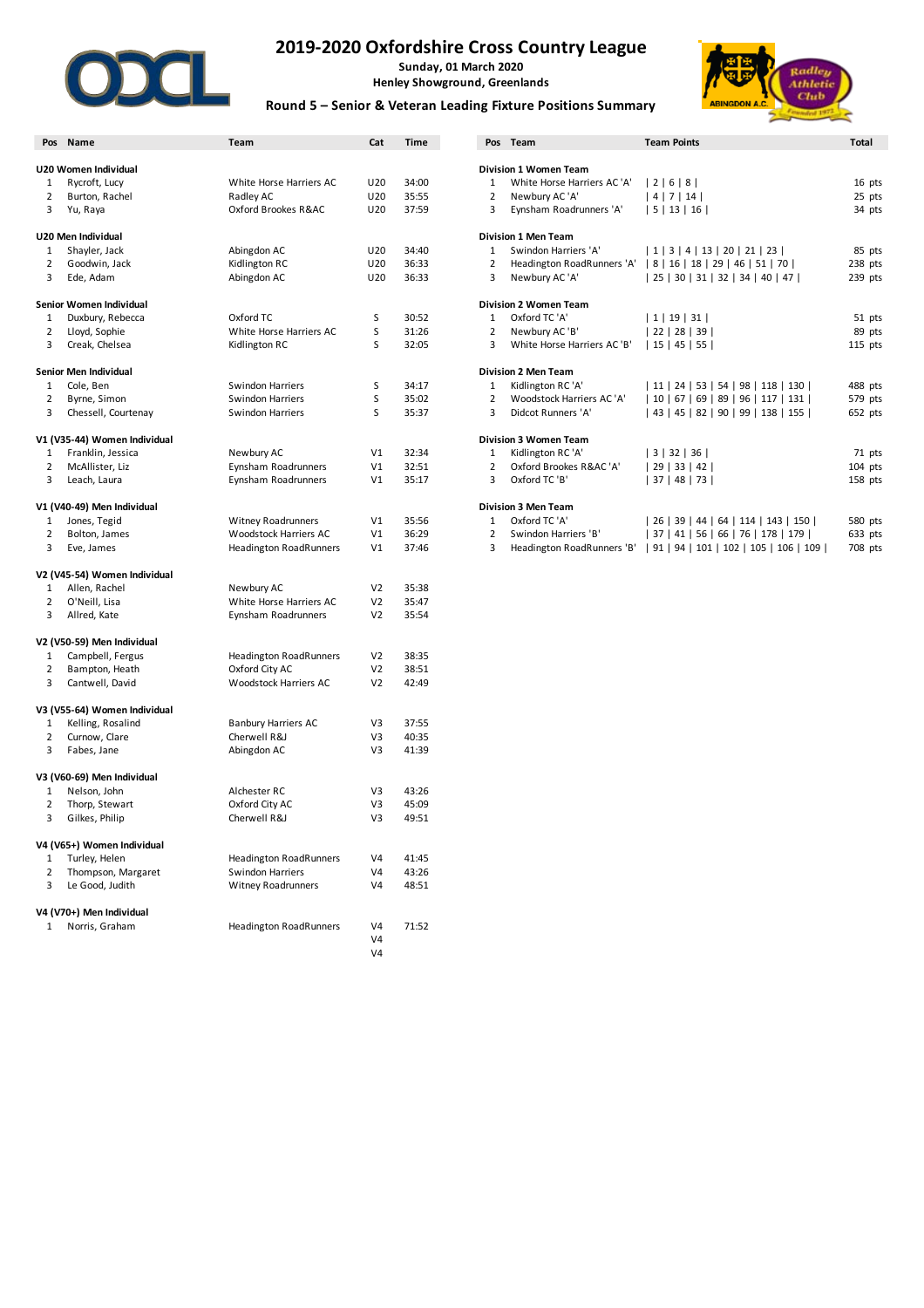

**Sunday, 01 March 2020 Henley Showground, Greenlands**





**Pos Name Club Cat Time Pos Name Club Cat Time** 1 Behagg, Jago Radley AC U9 2 Williams, Haydn **Radley AC 1988**<br>
2 Ramsay, George **COM** Oxford City AC 1998 3 Ramsay, George **22 Conservant City AC City AC City AC** U9<br>4 Egerton, Daniel **Abingdon AC** U9 4 Egerton, Daniel **Abingdon AC** U9<br>5 Bryant, Jesse **Abingdon Harriers** U9 5 Bryant, Jesse Swindon Harriers U9 6 Egerton, Thomas 7 Deol, Serena **Carlos Exercise States Act ACC** C9g<br>8 Lauder-Clarke. Noah **Radley ACC** C99 Team Kennet A&TC U9 8 Lauder-Clarke, Noah Team Kennet A&TC U9 9 Daley, Ben **Team Kennet A&TC** U9 10 Krabben. Tim Radley AC U9 11 Larkin, Oskar Team Kennet A&TC U9 12 Team Kennet A&TC U9g<br>
12 Swindon Harriers U9 13 Hughes, Olly Swindon Harriers U9<br>14 Knight, Rupert Newbury AC U9 14 Knight, Rupert 15 Byrne, Finley Swindon Harriers UP<br>16 Stoermer, Fabian Milte Horse Harriers AC UP White Horse Harriers AC 17 Ferris, Edward **Radley AC** U9 18 Court, Tom Bicester AC U9 19 Eyre, Annie Banbury Harriers AC U9g 20 Bates, Eleanor **Radley AC** U9g 21 Lewis, Sophie Bicester AC U9g 22 Banbury Harriers AC U9<br>22 Swindon Harriers CU9 23 Byrne, Preston Swindon Harriers U9<br>24 Adams, Charlie Camera Cheam Kennet A&TC U9 24 Team Kennet A&TC U9<br>24 Team Kennet A&TC U9 25 Ladds, Joshua Team Kennet A&TC U9 26 Steward, Oliver 27 Brock, Jamie **Abingdon AC** U9<br>28 McCurtin, Jessie **ABING Team Kennet A&TC** U9e 28 McCurtin, Jessie Team Kennet A&TC U9g 29 Smith, Phoebe Bicester AC U9g 30 Lawton, Charlotte Team Kennet A&TC U9g 31 Annesley, Tallis **Banbury Harriers AC** U9g<br>32 Kuijten, Reuben **Bankers Harriers ABAC** U9 32 Team Kennet A&TC U9<br>32 Oxford City AC U9 33 Franklin, Ethan **Came Container Container City AC** U9<br>34 Barnett, Harry **Came Container Container Container Container Container Container Container Container Contain** 34 Barnett, Harry **Team Kennet A&TC**<br>35 Hardwick, Javier **Team Kennet A&TC** Eynsham Roadrunners U9<br>35 Bicester AC U9 36 Ariana, Cyrus 37 Mitchell, Thomas Team Kennet A&TC U9 38 Evans. Zachary Bicester AC 39 Haynes, Finlay **Bicester AC** U9 40 Prosser, Lowri Swindon Harriers U9g 41 Read, Tillie **Witney Roadrunners** U9g<br>42 James, Lucy **New York City AC** U9g 42 James, Lucy Oxford City AC U9g Team Kennet A&TC U9g<br>Oxford City AC U9g 44 Wilson, Natasha 45 Loughlin, Ethan **Abingdon AC** U9<br>46 Moseley, Grace **Abingdon AC** U9<sub>E</sub> 46 Moseley, Grace Great Milton AC U9g<br>47 Thompson, Sophie Corford City AC U9g 47 Thompson, Sophie **Oxford City**<br>48 Stocker Emelie **AC UPS** Bicester AC 48 Stocker, Emelie Bicester AC U9g 49 Gilsenan, Sophie **Abingdon AC** U9g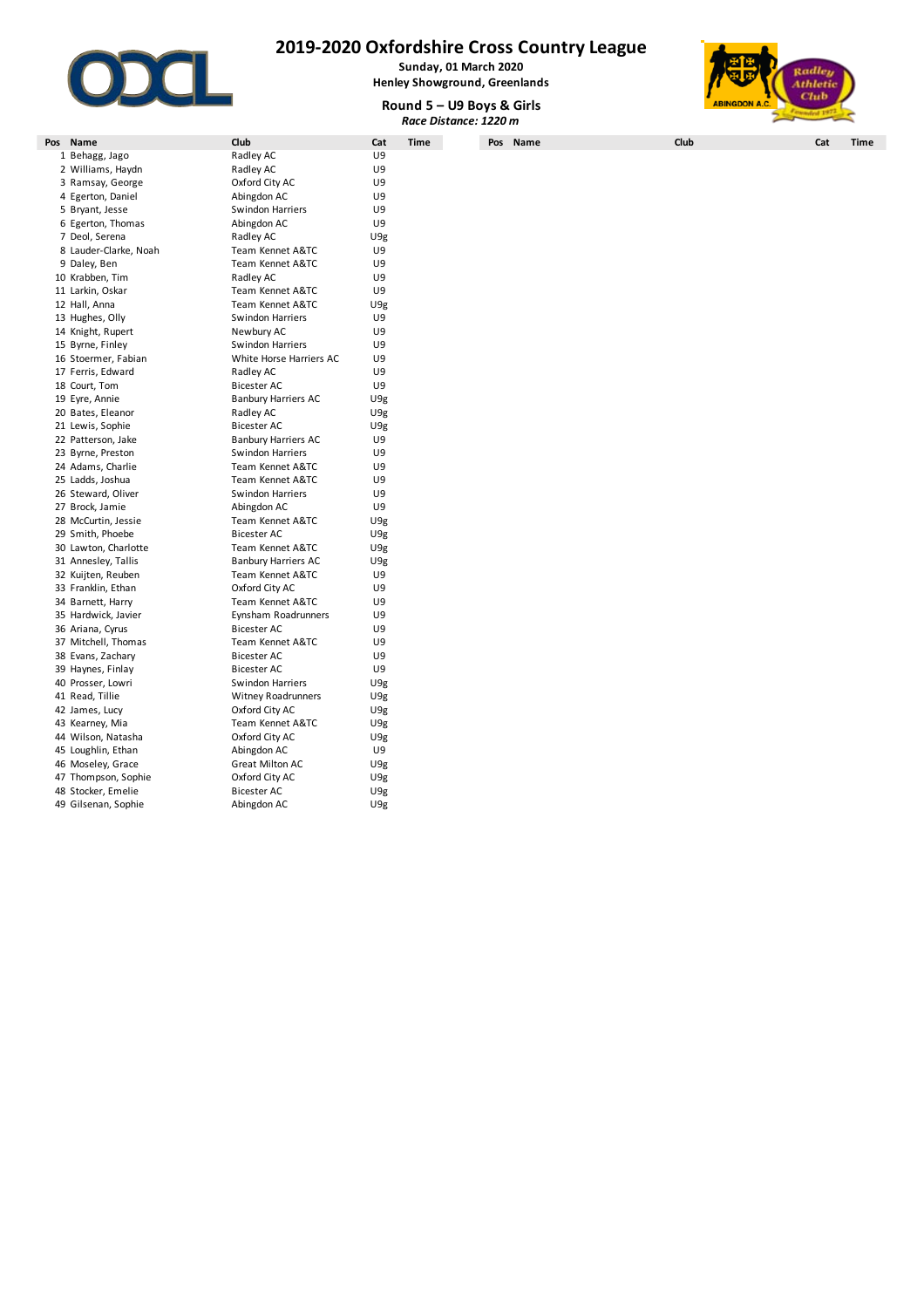

**Sunday, 01 March 2020 Henley Showground, Greenlands**



**Round 5 – U11 Girls** *Race Distance: 1520 m*

|                            |                            |     |      | Round 5 - U11 Girls<br>Race Distance: 1520 m | <b>ABINGDON A.C.</b> | Cuvo               |
|----------------------------|----------------------------|-----|------|----------------------------------------------|----------------------|--------------------|
| Pos Name                   | Club                       | Cat | Time | Pos Name                                     | Club                 | Cat<br><b>Time</b> |
| 1 Huepfl, Cecilia          | Radley AC                  | U11 | 6:00 |                                              |                      |                    |
| 2 Davis, Mollie            | <b>Banbury Harriers AC</b> | U11 | 6:11 |                                              |                      |                    |
| 3 de Jonge, Ava            | Oxford City AC             | U11 | 6:12 |                                              |                      |                    |
| 4 Jacobs, Elsie            | Bicester AC                | U11 | 6:15 |                                              |                      |                    |
| 5 Hunter, Romy             | Oxford City AC             | U11 | 6:26 |                                              |                      |                    |
| 6 Ramsay, Ella             | Oxford City AC             | U11 | 6:31 |                                              |                      |                    |
| 7 Newby, Imogen            | Team Kennet A&TC           | U11 | 6:43 |                                              |                      |                    |
| 8 Myers-Finnegan, Ella     | <b>Bicester AC</b>         | U11 | 6:53 |                                              |                      |                    |
| 9 Kentish, Sylvie          | Oxford City AC             | U11 | 6:57 |                                              |                      |                    |
| 10 Powell, Megan           | Abingdon AC                | U11 | 7:01 |                                              |                      |                    |
| 11 Jones, Abigail          | <b>Bicester AC</b>         | U11 | 7:03 |                                              |                      |                    |
| 12 Scott, Holly            | <b>Swindon Harriers</b>    | U11 | 7:10 |                                              |                      |                    |
| 13 Wooding, Isla           | <b>Bicester AC</b>         | U11 | 7:11 |                                              |                      |                    |
| 14 Krabben, Helen          | Radley AC                  | U11 | 7:12 |                                              |                      |                    |
| 15 Howe, Anna              | Highworth RC               | U11 | 7:16 |                                              |                      |                    |
| 16 Morgan-Withers, Paige   | <b>Swindon Harriers</b>    | U11 | 7:20 |                                              |                      |                    |
| 17 Crawshaw, Alice         | White Horse Harriers AC    | U11 | 7:22 |                                              |                      |                    |
| 18 Gaye, Leilah            | Team Kennet A&TC           | U11 | 7:27 |                                              |                      |                    |
| 19 Busby, Amber            | <b>Bicester AC</b>         | U11 | 7:29 |                                              |                      |                    |
| 20 Gerrard, Lily-Mae       | Newbury AC                 | U11 | 7:30 |                                              |                      |                    |
| 21 Ligeti-Pretorius, Joyce | Oxford City AC             | U11 | 7:31 |                                              |                      |                    |
| 22 Stiles, Amber           | Team Kennet A&TC           | U11 | 7:34 |                                              |                      |                    |
| 23 Stoermer, Evie          | White Horse Harriers AC    | U11 | 7:35 |                                              |                      |                    |
| 24 Roberts, Zizi Abdallah  | White Horse Harriers AC    | U11 | 7:39 |                                              |                      |                    |
| 25 Connor, Meg             | Abingdon AC                | U11 | 7:41 |                                              |                      |                    |
| 26 Pollard, Juliet         | Witney Roadrunners         | U11 | 7:45 |                                              |                      |                    |
| 27 Zirger, Jessica         | Swindon Harriers           | U11 | 7:45 |                                              |                      |                    |
| 28 Gilkes, Niamh           | <b>Banbury Harriers AC</b> | U11 | 7:46 |                                              |                      |                    |
| 29 Gale, Lilia             | Team Kennet A&TC           | U11 | 7:47 |                                              |                      |                    |
| 30 Page-Smith, Charlotte   | Newbury AC                 | U11 | 7:49 |                                              |                      |                    |
| 31 Evans, Maya             | <b>Bicester AC</b>         | U11 | 7:51 |                                              |                      |                    |
| 32 Olliffe, Maisey         | <b>Witney Roadrunners</b>  | U11 | 8:07 |                                              |                      |                    |
| 33 Bosley, Hannah          | Newbury AC                 | U11 | 8:13 |                                              |                      |                    |
| 34 Goodliffe, Frances      | Oxford City AC             | U11 | 8:23 |                                              |                      |                    |
| 35 Simpson, Abbie          | <b>Great Milton AC</b>     | U11 | 8:24 |                                              |                      |                    |
| 36 Mack, Sophie            | White Horse Harriers AC    | U11 | 8:27 |                                              |                      |                    |
| 37 Scott, Indie            | Swindon Harriers           | U11 | 8:29 |                                              |                      |                    |
| 38 Prosser, Carys          | <b>Swindon Harriers</b>    | U11 | 8:30 |                                              |                      |                    |
| 39 LeMonnier Press, Eloise | <b>Bicester AC</b>         | U11 | 8:36 |                                              |                      |                    |
| 40 Fleming, Helena         | Oxford City AC             | U11 | 8:39 |                                              |                      |                    |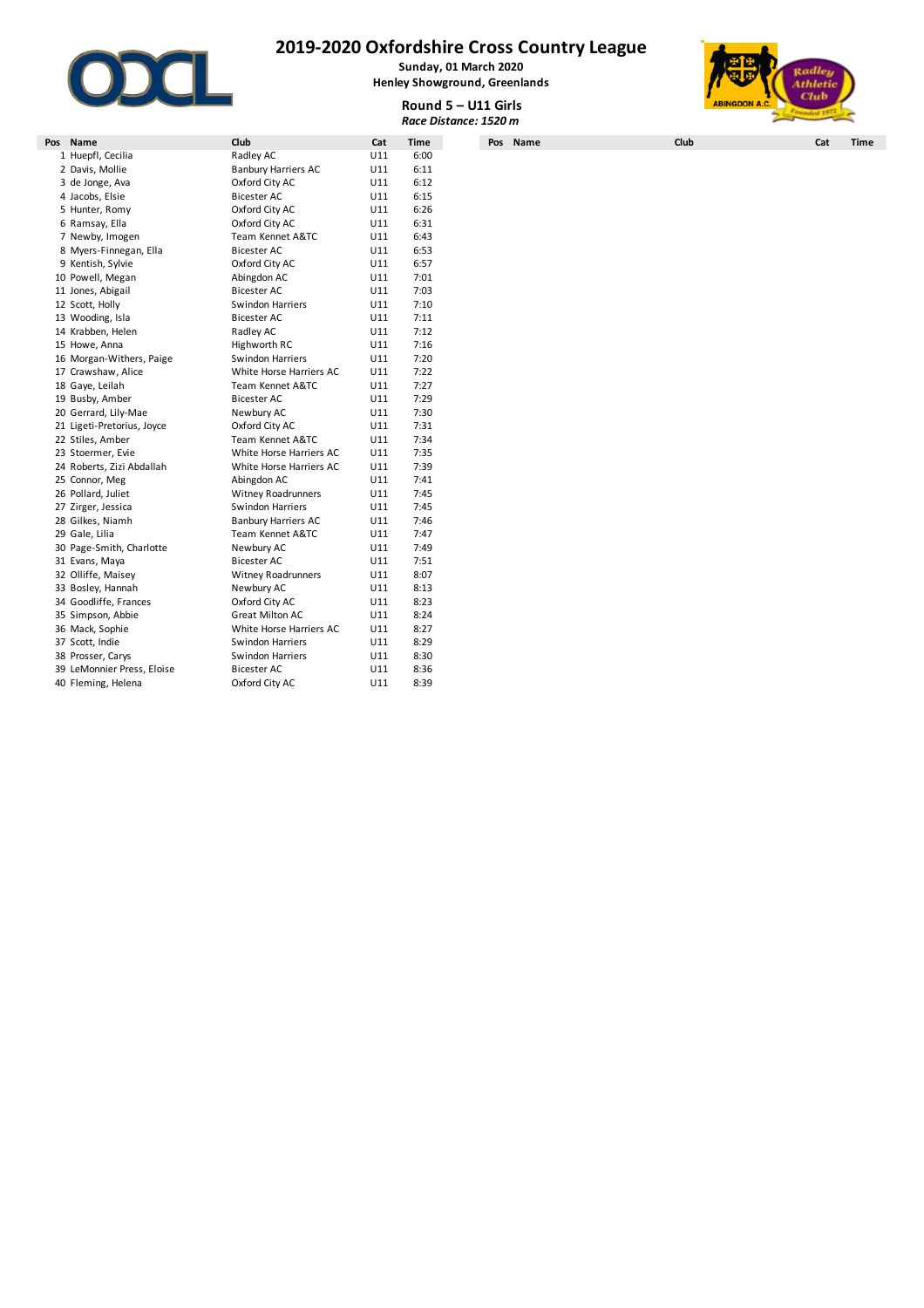

**Sunday, 01 March 2020 Henley Showground, Greenlands**



|                         |                            |     |             |                       |                      | Club |             |  |  |
|-------------------------|----------------------------|-----|-------------|-----------------------|----------------------|------|-------------|--|--|
|                         |                            |     |             | Round 5 - U11 Boys    | <b>ABINGDON A.C.</b> |      |             |  |  |
|                         |                            |     |             | Race Distance: 1520 m |                      |      |             |  |  |
| Pos Name                | Club                       | Cat | <b>Time</b> | Pos Name              | Club                 | Cat  | <b>Time</b> |  |  |
| 1 Wilson, Rory          | Radley AC                  | U11 | 5:46        |                       |                      |      |             |  |  |
| 2 Tipping, Jonas        | Radley AC                  | U11 | 5:57        |                       |                      |      |             |  |  |
| 3 Norton, Joshua        | Newbury AC                 | U11 | 6:04        |                       |                      |      |             |  |  |
| 4 Jones, Alfie          | Radley AC                  | U11 | 6:08        |                       |                      |      |             |  |  |
| 5 Murphy, Elliot        | Team Kennet A&TC           | U11 | 6:12        |                       |                      |      |             |  |  |
| 6 Leak, Alex            | Swindon Harriers           | U11 | 6:14        |                       |                      |      |             |  |  |
| 7 Newton, Jago          | <b>Bicester AC</b>         | U11 | 6:16        |                       |                      |      |             |  |  |
| 8 Finnigan, Max         | Kidlington RC              | U11 | 6:19        |                       |                      |      |             |  |  |
| 9 Potts-Healy, Laurie   | <b>Great Milton AC</b>     | U11 | 6:26        |                       |                      |      |             |  |  |
| 10 Bishop, James        | <b>Witney Roadrunners</b>  | U11 | 6:27        |                       |                      |      |             |  |  |
| 11 Shayler, Ewan        | Abingdon AC                | U11 | 6:29        |                       |                      |      |             |  |  |
| 12 Hart, George         | Bicester AC                | U11 | 6:31        |                       |                      |      |             |  |  |
| 13 Kuijten, Ethan       | Team Kennet A&TC           | U11 | 6:32        |                       |                      |      |             |  |  |
| 14 Spokes, Tom          | Abingdon AC                | U11 | 6:33        |                       |                      |      |             |  |  |
| 15 Jones, Rhys          | Witney Roadrunners         | U11 | 6:34        |                       |                      |      |             |  |  |
| 16 Scott-Harden, Reggie | Team Kennet A&TC           | U11 | 6:34        |                       |                      |      |             |  |  |
| 17 Harris, Lewie        | Bicester AC                | U11 | 6:34        |                       |                      |      |             |  |  |
| 18 Grant, Jake          | Abingdon AC                | U11 | 6:37        |                       |                      |      |             |  |  |
| 19 Linscott, Ruben      | Swindon Harriers           | U11 | 6:38        |                       |                      |      |             |  |  |
| 20 Hill, Harrison       | <b>Banbury Harriers AC</b> | U11 | 6:39        |                       |                      |      |             |  |  |
| 21 Mansell, George      | <b>Bicester AC</b>         | U11 | 6:40        |                       |                      |      |             |  |  |
| 22 Hunter, Charlie      | Oxford City AC             | U11 | 6:40        |                       |                      |      |             |  |  |
| 23 Swift, Joe           | <b>Banbury Harriers AC</b> | U11 | 6:45        |                       |                      |      |             |  |  |
| 24 Dilks, Benedek       | Kidlington RC              | U11 | 6:48        |                       |                      |      |             |  |  |
| 25 Carter, Aaron        | Team Kennet A&TC           | U11 | 6:50        |                       |                      |      |             |  |  |
| 26 Steward, Joshua      | Swindon Harriers           | U11 | 6:55        |                       |                      |      |             |  |  |
| 27 Studart, George      | Newbury AC                 | U11 | 6:58        |                       |                      |      |             |  |  |
| 28 Pearson, Arthur      | Swindon Harriers           | U11 | 6:59        |                       |                      |      |             |  |  |
| 29 Cumberland, Zachary  | Radley AC                  | U11 | 7:06        |                       |                      |      |             |  |  |
| 30 Moseley, George      | <b>Great Milton AC</b>     | U11 | 7:14        |                       |                      |      |             |  |  |
| 31 Semple, Xavier       | Radley AC                  | U11 | 7:20        |                       |                      |      |             |  |  |
| 32 Brock, Lewis         | Abingdon AC                | U11 | 7:21        |                       |                      |      |             |  |  |
| 33 Wightman, Thomas     | Witney Roadrunners         | U11 | 7:22        |                       |                      |      |             |  |  |
| 34 Ward, Paddy          | Newbury AC                 | U11 | 7:31        |                       |                      |      |             |  |  |
| 35 Taylor, Jack         | <b>Witney Roadrunners</b>  | U11 | 7:35        |                       |                      |      |             |  |  |
| 36 Simmons, James       | Team Kennet A&TC           | U11 | 7:52        |                       |                      |      |             |  |  |
| 37 Goddard, Charlie     | Abingdon AC                | U11 | 7:56        |                       |                      |      |             |  |  |
| 38 Fry, Jamie           | Newbury AC                 | U11 | 8:03        |                       |                      |      |             |  |  |
| 39 Hall, Joshua         | <b>Banbury Harriers AC</b> | U11 | 8:23        |                       |                      |      |             |  |  |
|                         |                            |     |             |                       |                      |      |             |  |  |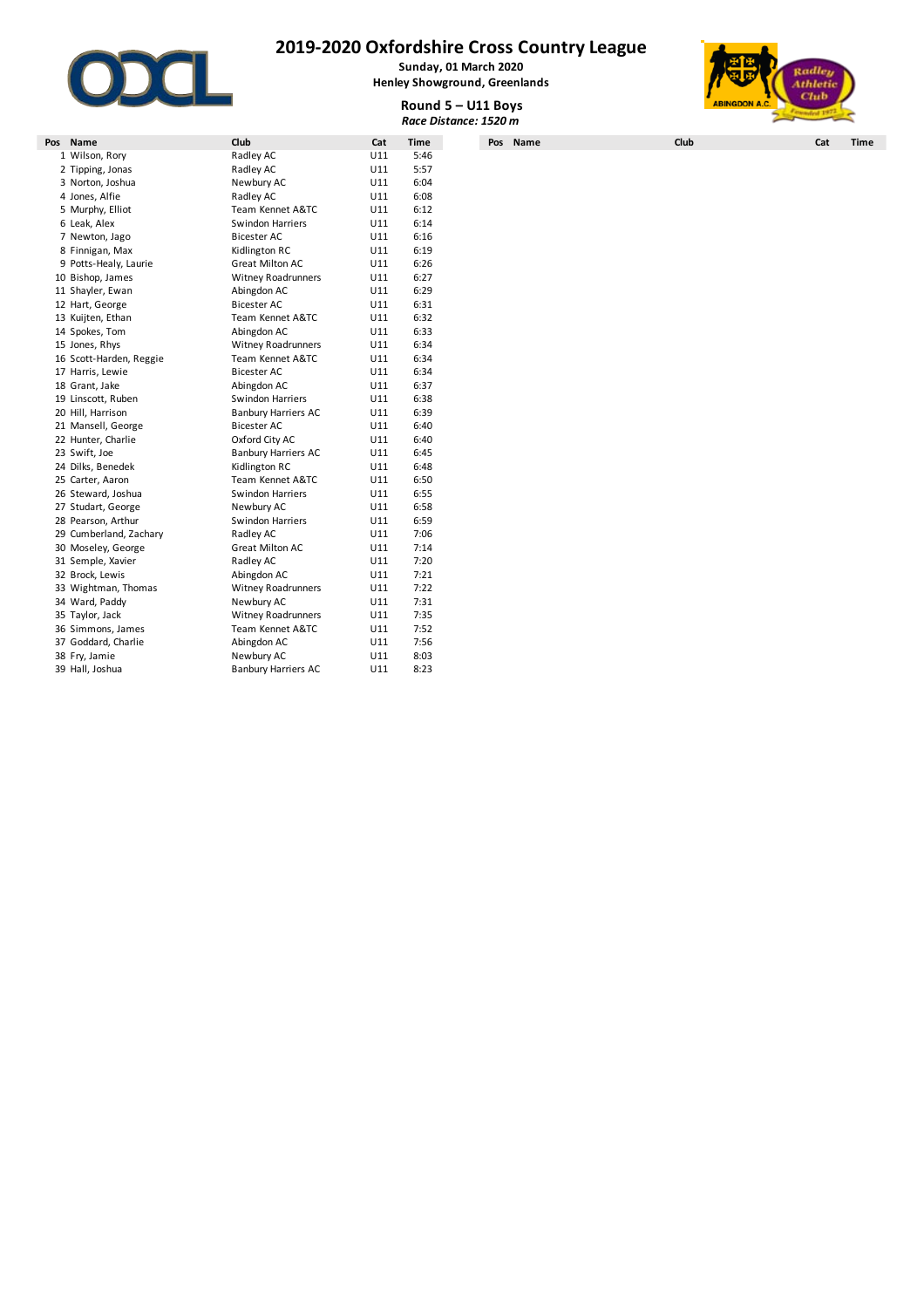

**Sunday, 01 March 2020 Henley Showground, Greenlands**



**Round 5 – U13 Girls** *Race Distance: 2520 m*

| Pos | Name                     | Club                       | Cat | Time  | Pos Name | Club                |                    | Cat | Time         |
|-----|--------------------------|----------------------------|-----|-------|----------|---------------------|--------------------|-----|--------------|
|     | 1 Martin, Isabelle       | Abingdon AC                | U13 | 10:37 |          |                     |                    |     |              |
|     | 2 Powell, Evey           | Abingdon AC                | U13 | 10:53 |          |                     |                    |     |              |
|     | 3 Spencer, Ella          | Swindon Harriers           | U13 | 11:05 |          |                     |                    |     |              |
|     | 4 Hall, Charlotte        | <b>Banbury Harriers AC</b> | U13 | 11:11 |          |                     |                    |     |              |
|     | 5 Davidse, Freya         | Swindon Harriers           | U13 | 11:15 |          |                     |                    |     |              |
|     | 6 Moore, Isabel          | Newbury AC                 | U13 | 11:18 |          |                     |                    |     |              |
|     | 7 Channon, Emily         | Oxford City AC             | U13 | 11:21 |          |                     |                    |     |              |
|     | 8 Carter, Payton         | Oxford City AC             | U13 | 11:22 |          |                     |                    |     |              |
|     | 9 Brown, Eve             | Team Kennet A&TC           | U13 | 11:23 |          |                     |                    |     |              |
|     | 10 Davies, Roxanne       | Radley AC                  | U13 | 11:23 |          |                     |                    |     |              |
|     | 11 McCalla, Maisie       | Swindon Harriers           | U13 | 11:27 |          |                     |                    |     |              |
|     | 12 Blake, Elena          | <b>Witney Roadrunners</b>  | U13 | 11:29 |          |                     |                    |     |              |
|     | 13 Betts, Emily          | Abingdon AC                | U13 | 11:41 |          |                     |                    |     |              |
|     | 14 Smith, Alanna         | Team Kennet A&TC           | U13 | 11:44 |          |                     |                    |     |              |
|     | 15 Bower, Cecelia        | Radley AC                  | U13 | 11:46 |          |                     |                    |     |              |
|     | 16 Dunn, Dominique       | Oxford City AC             | U13 | 11:51 |          |                     |                    |     |              |
|     | 17 Davies, Emma          | Team Kennet A&TC           | U13 | 11:52 |          |                     |                    |     |              |
|     | 18 Sherwood, Martha      | <b>Witney Roadrunners</b>  | U13 | 11:55 |          |                     |                    |     |              |
|     | 19 Crawshaw, Mia         | Radley AC                  | U13 | 11:58 |          |                     |                    |     |              |
|     | 20 Burgess, Katya        | Newbury AC                 | U13 | 12:02 |          |                     |                    |     |              |
|     | 21 Swaine, Khaya         | Swindon Harriers           | U13 | 12:19 |          |                     |                    |     |              |
|     | 22 Prosser, Meredith     | Swindon Harriers           | U13 | 12:29 |          |                     |                    |     |              |
|     | 23 Rands, Lottie         | <b>Banbury Harriers AC</b> | U13 | 12:31 |          |                     |                    |     |              |
|     | 24 Thatcher, Eva         | Great Milton AC            | U13 | 12:35 |          |                     |                    |     |              |
|     | 25 Cole, Megan           | Radley AC                  | U13 | 12:41 |          |                     |                    |     |              |
|     | 26 Lloyd, Megan          | Swindon Harriers           | U13 | 13:01 |          |                     |                    |     |              |
|     | 27 Burridge, Rosie       | Team Kennet A&TC           | U13 | 13:10 |          |                     |                    |     |              |
|     | 28 Mitchell, Isla        | Radley AC                  | U13 | 13:17 |          |                     |                    |     |              |
|     | 29 Jones, Bethany        | <b>Witney Roadrunners</b>  | U13 | 13:19 |          |                     |                    |     |              |
|     | 30 Lancaster, Jessica    | Kidlington RC              | U13 | 13:20 |          |                     |                    |     |              |
|     | 31 Pressman, Abigail     | Great Milton AC            | U13 | 13:21 |          |                     |                    |     |              |
|     | 32 Fleet, Sophie         | Abingdon AC                | U13 | 13:24 |          |                     |                    |     |              |
|     | 33 Denne, Leila          | <b>Banbury Harriers AC</b> | U13 | 13:28 |          |                     |                    |     |              |
|     | 34 Knight, Georgia       | Newbury AC                 | U13 | 13:36 |          |                     |                    |     |              |
|     | 35 Cookson, Macy         | <b>Witney Roadrunners</b>  | U13 | 13:43 |          |                     |                    |     |              |
|     | 36 Wetton, Bethany       | Bicester AC                | U13 | 13:45 |          |                     |                    |     |              |
|     | 37 Stockwell, Libby      | Newbury AC                 | U13 | 13:49 |          |                     |                    |     |              |
|     | 38 Baker, Madeleine      | Team Kennet A&TC           | U13 | 14:05 |          |                     |                    |     |              |
|     | 39 Stockwell, Rosie      | Newbury AC                 | U13 | 14:09 |          |                     |                    |     |              |
|     | 40 Fletton, Evie         | Great Milton AC            | U13 | 14:13 |          | <b>Team Results</b> |                    |     |              |
|     | 41 Myers-Finnegan, Megan | Bicester AC                | U13 | 14:42 |          |                     |                    |     |              |
|     | 42 Sanders, Hebe         | Abingdon AC                | U13 | 14:54 | Pos Team |                     | <b>Team Points</b> |     | <b>Total</b> |

| 42 Sanders, Hebe | Abingdon AC | U13<br>14:54 | Pos Team                  | <b>Team Points</b>   | Total |
|------------------|-------------|--------------|---------------------------|----------------------|-------|
|                  |             |              | 1 Abingdon AC 'A'         | 1 2 13               | 16    |
|                  |             |              | 2 Swindon Harriers 'A'    | 3   5   11           | 19    |
|                  |             |              | 3 Oxford City AC 'A'      | 7 8 16               | 31    |
|                  |             |              | 4 Team Kennet A&TC 'A'    | 9   14   17          | 40    |
|                  |             |              | 5 Radley AC 'A'           | 10   15   19         | 44    |
|                  |             |              | 6 Witney Roadrunners 'A'  | 12   18   29         | 59    |
|                  |             |              | 7 Banbury Harriers AC 'A' | 4   23   33          | 60    |
|                  |             |              | 8 Newbury AC 'A'          | 6   20   34          | 60    |
|                  |             |              | 9 Swindon Harriers 'B'    | 21   22   26         | 69    |
|                  |             |              | 10 Great Milton AC 'A'    | 24   31   40         | 95    |
|                  |             |              | 11 Radley AC 'B'          | 25   28   43         | 96    |
|                  |             |              | 12 Team Kennet A&TC 'B'   | 27   38   43         | 108   |
|                  |             |              | 13 Kidlington RC 'A'      | 30   43   43         | 116   |
|                  |             |              | 14 Abingdon AC 'B'        | $32 \mid 42 \mid 43$ | 117   |
|                  |             |              | 15 Newbury AC 'B'         | 37   39   43         | 119   |
|                  |             |              | 16 Bicester AC 'A'        | 36   41   43         | 120   |
|                  |             |              |                           |                      |       |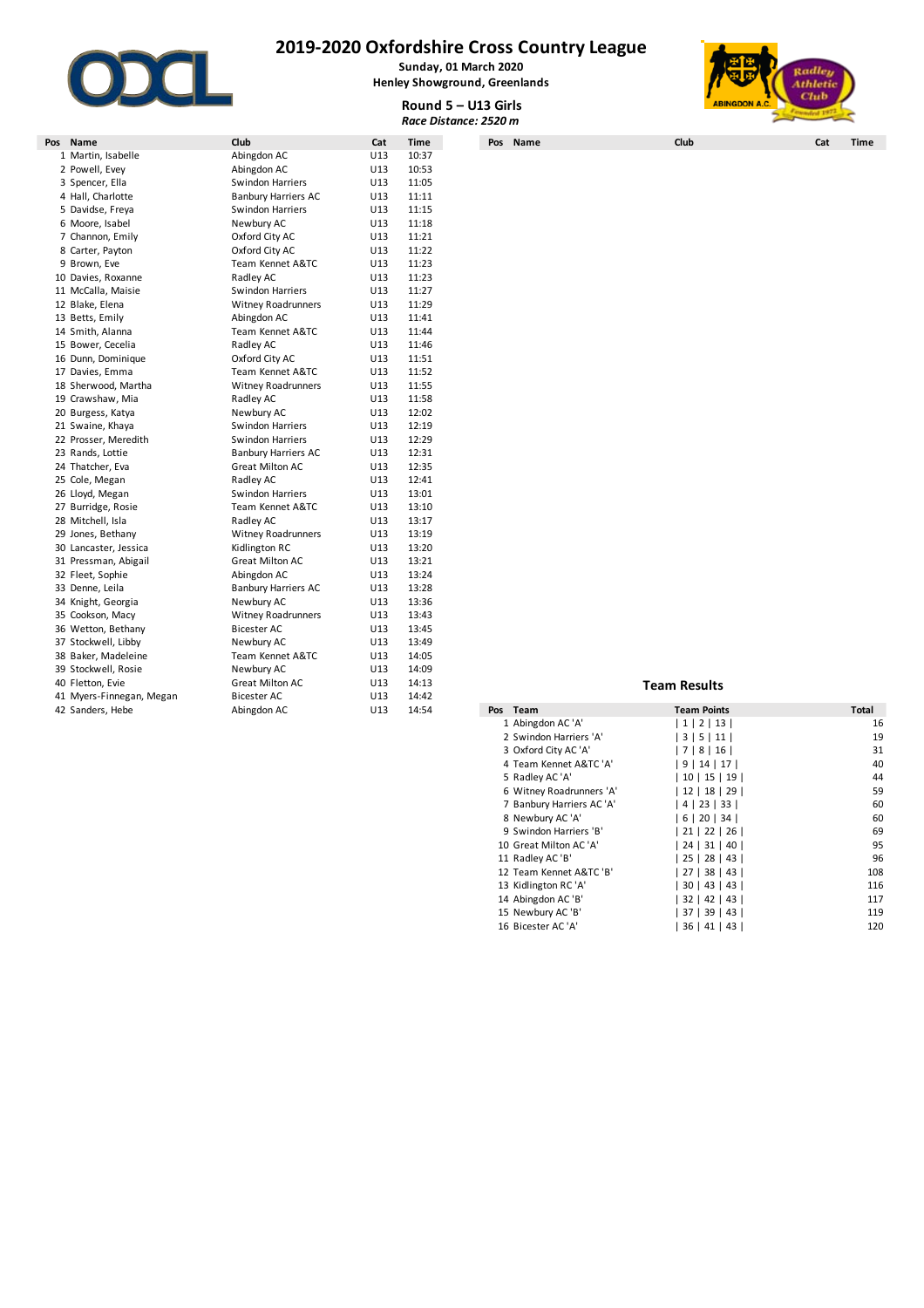

**Sunday, 01 March 2020**

# **Henley Showground, Greenlands**



**Round 5 – U13 Boys** *Race Distance: 2520 m*

| Pos Name                  | Club                       | Cat | Time  | Pos Name | Club                   | Cat | Time |
|---------------------------|----------------------------|-----|-------|----------|------------------------|-----|------|
| 1 Nocton, Matthew         | Team Kennet A&TC           | U13 | 9:50  |          |                        |     |      |
| 2 Allen, Ralph            | Radley AC                  | U13 | 10:00 |          |                        |     |      |
| 3 Chipchase, William      | Team Kennet A&TC           | U13 | 10:07 |          |                        |     |      |
| 4 Mack, Richie            | <b>Banbury Harriers AC</b> | U13 | 10:08 |          |                        |     |      |
| 5 Shayler, William        | <b>Witney Roadrunners</b>  | U13 | 10:13 |          |                        |     |      |
| 6 Cumberland, Caspar      | Radley AC                  | U13 | 10:18 |          |                        |     |      |
| 7 Irving, Glenn           | Witney Roadrunners         | U13 | 10:24 |          |                        |     |      |
| 8 Reynolds, Lewis         | <b>Witney Roadrunners</b>  | U13 | 10:26 |          |                        |     |      |
| 9 Goodrich Jones, Peter   | Oxford City AC             | U13 | 10:29 |          |                        |     |      |
| 10 Staunton-Lamb, Stanley | White Horse Harriers AC    | U13 | 10:32 |          |                        |     |      |
| 11 Howse, Aston           | Newbury AC                 | U13 | 10:32 |          |                        |     |      |
| 12 Harvey, Alexander      | Eynsham Roadrunners        | U13 | 10:35 |          |                        |     |      |
| 13 Stocker, Owen          | Bicester AC                | U13 | 10:36 |          |                        |     |      |
| 14 Lewis, Euan            | Oxford City AC             | U13 | 10:37 |          |                        |     |      |
| 15 Gaskell, Thomas        | <b>Banbury Harriers AC</b> | U13 | 10:38 |          |                        |     |      |
| 16 Gardner, Sebastian     | Oxford City AC             | U13 | 10:38 |          |                        |     |      |
| 17 Dee, Kian              | Highworth RC               | U13 | 10:41 |          |                        |     |      |
| 18 Sherratt, Oliver       | Abingdon AC                | U13 | 10:48 |          |                        |     |      |
| 19 Nicholls, Thomas       | Swindon Harriers           | U13 | 10:59 |          |                        |     |      |
| 20 Kelsey, William        | Oxford City AC             | U13 | 11:03 |          |                        |     |      |
| 21 Parry, Leo             | <b>Banbury Harriers AC</b> | U13 | 11:03 |          |                        |     |      |
| 22 Crosthwaite, George    | Radley AC                  | U13 | 11:04 |          |                        |     |      |
| 23 Chekmazov, Ivan        | Team Kennet A&TC           | U13 | 11:10 |          |                        |     |      |
| 24 Charlton, Robert       | <b>Bicester AC</b>         | U13 | 11:12 |          |                        |     |      |
| 25 Cripps, Charlie        | Radley AC                  | U13 | 11:18 |          |                        |     |      |
| 26 Jackson, Ben           | Oxford City AC             | U13 | 11:27 |          |                        |     |      |
| 27 Cann, Harry            | Oxford City AC             | U13 | 11:41 |          |                        |     |      |
| 28 Potts, William         | Oxford City AC             | U13 | 11:44 |          |                        |     |      |
| 29 Carroll, Oliver        | Team Kennet A&TC           | U13 | 11:51 |          |                        |     |      |
| 30 Grantham, Calum        | <b>Witney Roadrunners</b>  | U13 | 12:14 |          |                        |     |      |
| 31 Fleming, Peter         | Oxford City AC             | U13 | 12:18 |          |                        |     |      |
| 32 Widdows, Arthur        | Swindon Harriers           | U13 | 12:20 |          |                        |     |      |
| 33 Welch, Matthew         | Newbury AC                 | U13 | 12:30 |          |                        |     |      |
| 34 Straughan, Benjamin    | Oxford City AC             | U13 | 13:10 |          |                        |     |      |
| 35 Hepworth, Jacob        | <b>Witney Roadrunners</b>  | U13 | 13:25 |          |                        |     |      |
| 36 Pollard, Tom           | <b>Witney Roadrunners</b>  | U13 | 13:32 |          |                        |     |      |
| 37 Taylor, Ryan           | Witney Roadrunners         | U13 | 14:53 |          |                        |     |      |
| 38 Revidon, Sei           | Oxford City AC             | U13 | 15:11 |          |                        |     |      |
| 39 Critchley, Stanley     | <b>Bicester AC</b>         | U13 | 20:40 |          |                        |     |      |
|                           |                            |     |       |          | The contract Discounts |     |      |

| Pos Team                      | <b>Team Points</b> | Total |
|-------------------------------|--------------------|-------|
| 1 Witney Roadrunners 'A'      | 5 7 8              | 20    |
| 2 Team Kennet A&TC 'A'        | 1 3 23             | 27    |
| 3 Radley AC 'A'               | 2 6 22             | 30    |
| 4 Oxford City AC 'A'          | 9   14   16        | 39    |
| 5 Banbury Harriers AC 'A'     | 4 15 21            | 40    |
| 6 Oxford City AC 'B'          | 20   26   27       | 73    |
| 7 Bicester AC 'A'             | 13   24   39       | 76    |
| 8 Newbury AC 'A'              | 11 33 40           | 84    |
| 9 White Horse Harriers AC 'A' | 10   40   40       | 90    |
| 10 Swindon Harriers 'A'       | 19   32   40       | 91    |
| 11 Eynsham Roadrunners 'A'    | 12   40   40       | 92    |
| 12 Oxford City AC 'C'         | 28   31   34       | 93    |
| 13 Highworth RC 'A'           | 17   40   40       | 97    |
| 14 Abingdon AC 'A'            | 18   40   40       | 98    |
| 15 Witney Roadrunners 'B'     | 30   35   36       | 101   |
|                               |                    |       |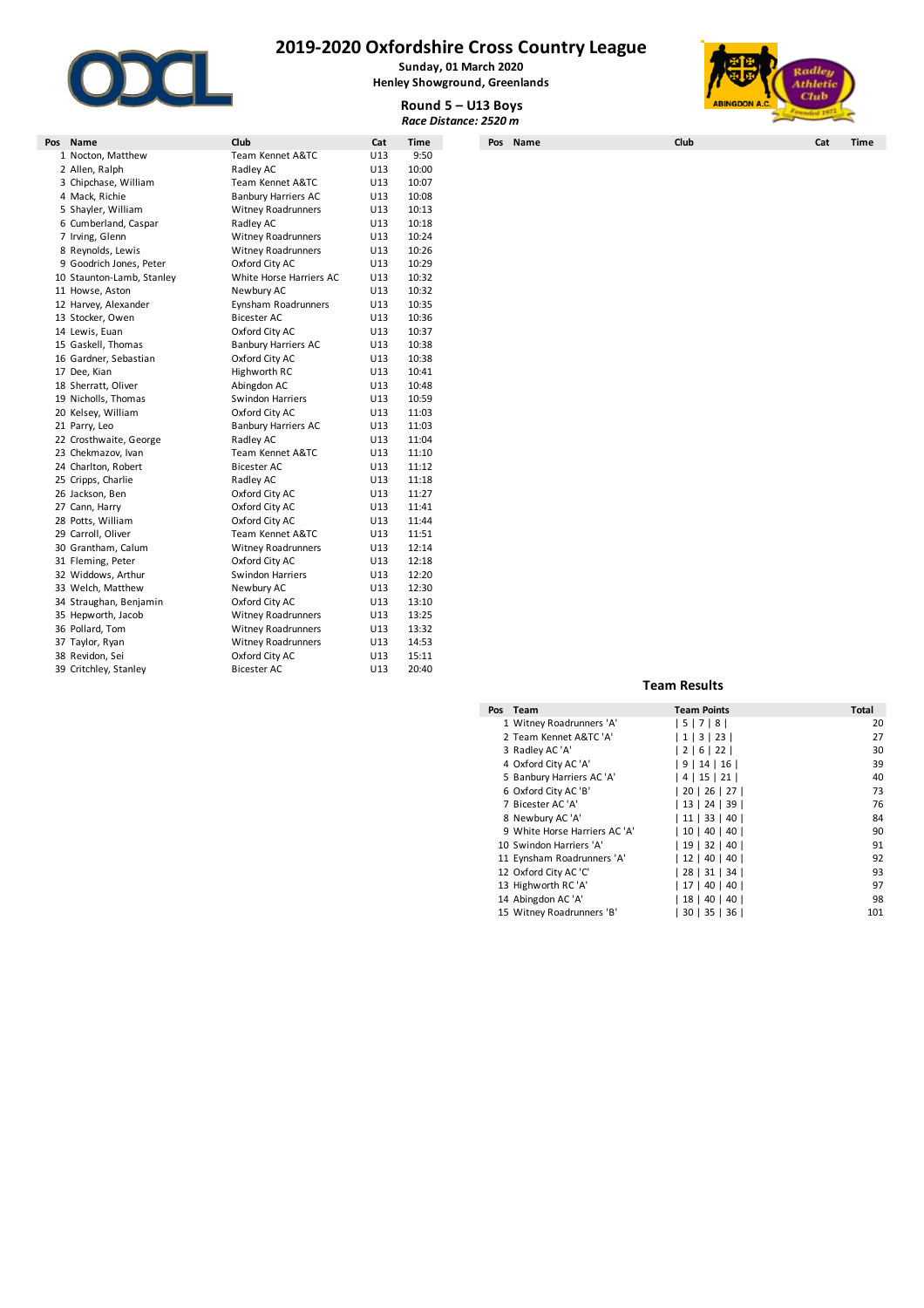

**Sunday, 01 March 2020 Henley Showground, Greenlands**



**Round 5 – U15 & U17 Girls** *Race Distance: 3580 m*

|                        |                            |     |             | $N$ ווט עברט – כ $\mu$ א כברט – כ | <b>MURTADOR M.V.</b><br><b>Randed 1973</b> |     |  |  |
|------------------------|----------------------------|-----|-------------|-----------------------------------|--------------------------------------------|-----|--|--|
|                        |                            |     |             | Race Distance: 3580 m             |                                            |     |  |  |
| Pos Name               | Club                       | Cat | <b>Time</b> | Pos Name                          | Club                                       | Cat |  |  |
| 1 Dee, Kiya            | Highworth RC               | U15 | 14:10       |                                   |                                            |     |  |  |
| 2 Dee, Taya            | Highworth RC               | U15 | 15:28       |                                   |                                            |     |  |  |
| 3 Jolliffe, Anna       | <b>Bicester AC</b>         | U15 | 15:45       |                                   |                                            |     |  |  |
| 4 Westbrook, Tilly     | Abingdon AC                | U15 | 15:52       |                                   |                                            |     |  |  |
| 5 Lainchbury, Tilly    | <b>Banbury Harriers AC</b> | U15 | 16:06       |                                   |                                            |     |  |  |
| 6 Bedlington, Mieke    | Abingdon AC                | U17 | 16:11       |                                   |                                            |     |  |  |
| 7 Cooper, Miriam       | Newbury AC                 | U15 | 16:24       |                                   |                                            |     |  |  |
| 8 Halfhead, Georgina   | Abingdon AC                | U17 | 16:29       |                                   |                                            |     |  |  |
| 9 Darwent, Beth        | Abingdon AC                | U17 | 16:51       |                                   |                                            |     |  |  |
| 10 Mullins, Rosie      | Abingdon AC                | U17 | 16:57       |                                   |                                            |     |  |  |
| 11 Gale, Annelise      | Team Kennet A&TC           | U15 | 17:06       |                                   |                                            |     |  |  |
| 12 Denne, Lottie       | <b>Banbury Harriers AC</b> | U15 | 17:09       |                                   |                                            |     |  |  |
| 13 Bhatt, Sophie       | Newbury AC                 | U15 | 17:16       |                                   |                                            |     |  |  |
| 14 Critchley, Jennifer | <b>Bicester AC</b>         | U15 | 17:23       |                                   |                                            |     |  |  |
| 15 Kallos, Alexandra   | Radley AC                  | U15 | 17:44       |                                   |                                            |     |  |  |
| 16 Jarvis, Bea         | <b>Banbury Harriers AC</b> | U17 | 17:51       |                                   |                                            |     |  |  |
| 17 Speck, Georgie      | <b>Banbury Harriers AC</b> | U17 | 18:10       |                                   |                                            |     |  |  |
| 18 Onay, Eda           | White Horse Harriers AC    | U17 | 18:14       |                                   |                                            |     |  |  |
| 19 New, Katie          | Swindon Harriers           | U15 | 18:31       |                                   |                                            |     |  |  |
| 20 Spencer, Lucy       | Swindon Harriers           | U17 | 18:43       |                                   |                                            |     |  |  |
| 21 Buckley, Rose       | Abingdon AC                | U15 | 18:45       |                                   |                                            |     |  |  |
| 22 Jewell, Hermione    | Radley AC                  | U17 | 19:11       |                                   |                                            |     |  |  |
| 23 Cox, Imogen         | <b>Bicester AC</b>         | U15 | 19:14       |                                   |                                            |     |  |  |
| 24 Sherwood, Lily      | <b>Witney Roadrunners</b>  | U15 | 19:23       |                                   |                                            |     |  |  |
| 25 Mullins, Harriet    | Abingdon AC                | U15 | 19:27       |                                   |                                            |     |  |  |
| 26 Tucker, Emily       | Team Kennet A&TC           | U15 | 19:29       |                                   |                                            |     |  |  |
| 27 Howard, Harriet     | <b>Witney Roadrunners</b>  | U17 | 19:35       |                                   |                                            |     |  |  |
| 28 Shayler, Grace      | <b>Witney Roadrunners</b>  | U15 | 19:44       |                                   |                                            |     |  |  |
| 29 Ryder, Josie        | Swindon Harriers           | U15 | 24:13       |                                   |                                            |     |  |  |
| 30 Banwell-Moore, Evie | Swindon Harriers           | U15 | 24:13       |                                   |                                            |     |  |  |

| Pos | Team                           | <b>Team Points</b> | Total |
|-----|--------------------------------|--------------------|-------|
|     | 1 Abingdon AC 'A'              | 4 6 8              | 18    |
|     | 2 Banbury Harriers AC 'A'      | 5 12 16            | 33    |
|     | 3 Highworth RC 'A'             | 1 2 31             | 34    |
|     | 4 Abingdon AC 'B'              | 9 10 21            | 40    |
|     | 5 Bicester AC 'A'              | 3   14   23        | 40    |
|     | 6 Newbury AC 'A'               | 7   13   31        | 51    |
|     | 7 Swindon Harriers 'A'         | 19 20 29           | 68    |
|     | 8 Radley AC 'A'                | 15 22 31           | 68    |
|     | 9 Team Kennet A&TC 'A'         | 11 26 31           | 68    |
|     | 10 Witney Roadrunners 'A'      | 24   27   28       | 79    |
|     | 11 White Horse Harriers AC 'A' | 18   31   31       | 80    |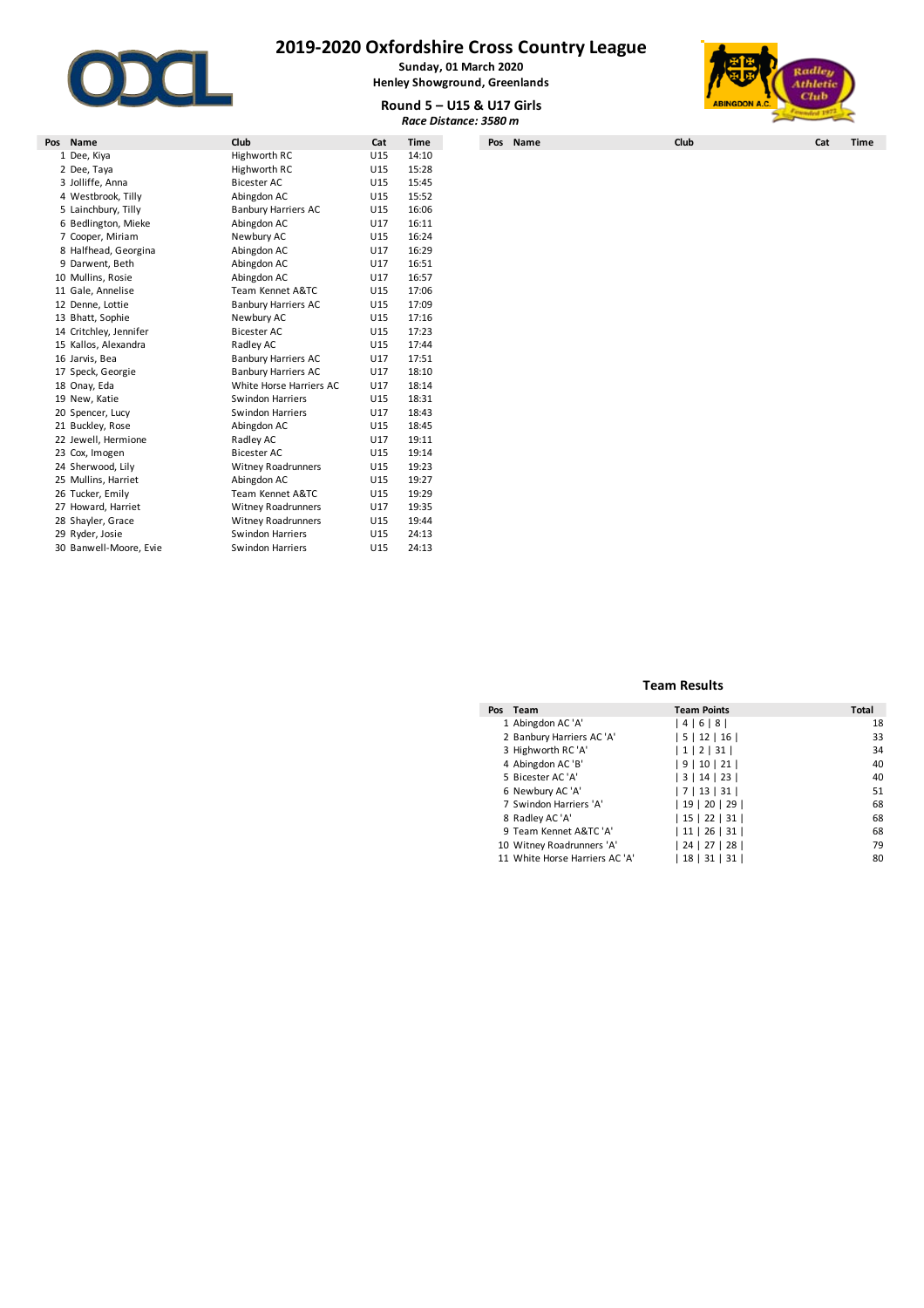

**Sunday, 01 March 2020 Henley Showground, Greenlands**







| Pos Name                    | Club                       | Cat | <b>Time</b> |
|-----------------------------|----------------------------|-----|-------------|
| 1 Snelson, Skip             | <b>Banbury Harriers AC</b> | U17 | 17:36       |
| 2 Miell-Ingram, Rowan       | Radley AC                  | U17 | 17:40       |
| 3 Cumberland, Benjamin      | Radley AC                  | U17 | 17:56       |
| 4 James, Johnny             | Radley AC                  | U15 | 18:08       |
| 5 d'Arcy, William           | Radley AC                  | U15 | 18:26       |
| 6 Jinks, Hugo               | <b>Bicester AC</b>         | U17 | 18:43       |
| 7 Sims, Benjamin            | Oxford City AC             | U15 | 18:57       |
| 8 Hart, Fletcher            | Swindon Harriers           | U15 | 19:17       |
| 9 Snelson, Ruben            | <b>Banbury Harriers AC</b> | U15 | 19:25       |
| 10 Jolliffe, Edward         | <b>Bicester AC</b>         | U17 | 19:26       |
| 11 Miell-Ingram, Quinn      | Radley AC                  | U15 | 19:27       |
| 12 Hogger, Drew             | Oxford City AC             | U17 | 19:33       |
| 13 Burns, Josh              | Swindon Harriers           | U15 | 19:41       |
| 14 Francis, Kie             | Abingdon AC                | U17 | 19:47       |
| 15 Mould, Isaac             | Swindon Harriers           | U17 | 20:22       |
| 16 Clark, Toby              | Team Kennet A&TC           | U15 | 20:33       |
| 17 Worfolk, Samuel          | <b>Bicester AC</b>         | U17 | 20:41       |
| 18 Jones, Freddie           | Oxford City AC             | U15 | 20:44       |
| 19 Green, Isaac             | Oxford City AC             | U15 | 20:46       |
| 20 Jacobs, Matthew          | White Horse Harriers AC    | U15 | 20:47       |
| 21 Banwell-Moore, Finlay    | Swindon Harriers           | U17 | 20:47       |
| 22 Colverson-Martin, Finley | Bicester AC                | U15 | 20:55       |
|                             | White Horse Harriers AC    | U17 | 21:03       |
| 23 White, Reuben            |                            |     |             |
| 24 Bushby, Louis            | <b>Banbury Harriers AC</b> | U17 | 21:12       |
| 25 Morgan, Cameron          | Radley AC                  | U15 | 21:24       |
| 26 Gilbert, Ethan           | Radley AC                  | U17 | 21:33       |
| 27 Staunton-Lamb, Burt      | White Horse Harriers AC    | U15 | 21:47       |
| 28 Cadle, Michael           | <b>Bicester AC</b>         | U15 | 22:09       |
| 29 Howe, Dillon             | Highworth RC               | U15 | 22:19       |
| 30 Washbrook, Eddie         | Abingdon AC                | U17 | 22:26       |
| 31 Kemp, Noah               | Team Kennet A&TC           | U15 | 22:33       |
| 32 Bower, Freddie           | Radley AC                  | U15 | 22:48       |
| 33 Choules, Jack            | Swindon Harriers           | U15 | 23:07       |
| 34 Cumberland, Joshua       | Radley AC                  | U15 | 23:31       |
| 35 Cripps, Thomas           | Radley AC                  | U15 | 23:46       |
| 36 Groves, Ben              | Bicester AC                | U15 | 24:55       |
| 37 Coles, Kieran            | <b>Banbury Harriers AC</b> | U15 | 25:55       |
| 38 Dixon, Joshua            | Oxford City AC             | U15 | 26:50       |
| 39 Taylor, Niall            | Abingdon AC                | U15 | 27:44       |
|                             |                            |     |             |

| Pos Team                      | <b>Team Points</b> | Total |
|-------------------------------|--------------------|-------|
| 1 Radley AC 'A'               | 2   3   4          | 9     |
| 2 Bicester AC 'A'             | 6   10   17        | 33    |
| 3 Banbury Harriers AC 'A'     | 1   9   24         | 34    |
| 4 Swindon Harriers 'A'        | 8   13   15        | 36    |
| 5 Oxford City AC 'A'          | 7 12 18            | 37    |
| 6 Radley AC 'B'               | 5   11   25        | 41    |
| 7 White Horse Harriers AC 'A' | 20   23   27       | 70    |
| 8 Abingdon AC 'A'             | 14   30   39       | 83    |
| 9 Bicester AC 'B'             | 22   28   36       | 86    |
| 10 Team Kennet A&TC 'A'       | $16$   31   40     | 87    |
| 11 Radley AC 'C'              | $26$   32   34     | 92    |
| 12 Swindon Harriers 'B'       | 21   33   40       | 94    |
| 13 Oxford City AC 'B'         | 19   38   40       | 97    |
| 14 Highworth RC 'A'           | 29   40   40       | 109   |
|                               |                    |       |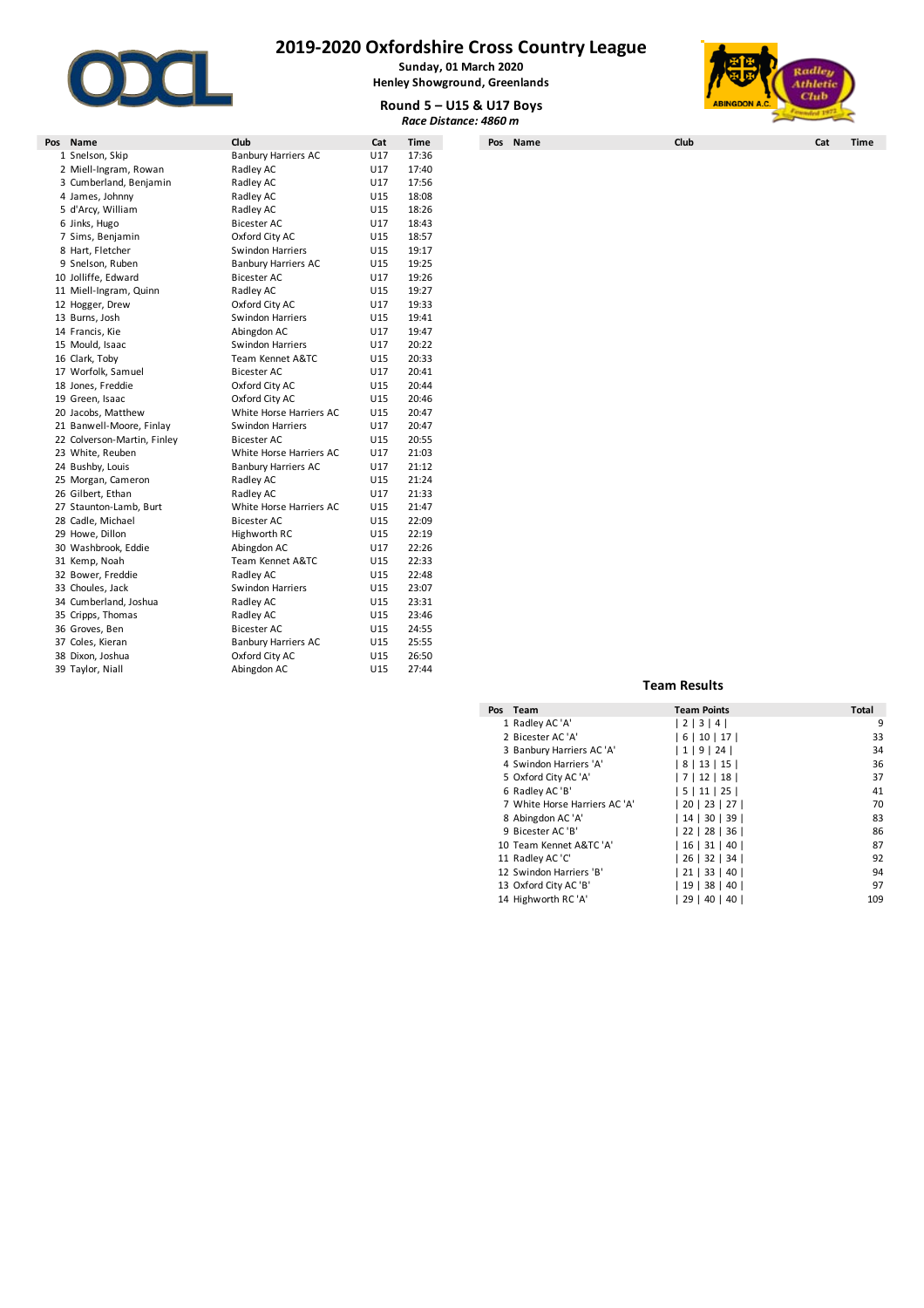

**Sunday, 01 March 2020 Henley Showground, Greenlands**

#### **Round 5 – U20, Senior & Veteran Women** *Race Distance: 6870 m*



| Pos Name                 | Club                          | Cat            | <b>Time</b> | Pos Name                  | Club                          | Cat            | <b>Time</b> |
|--------------------------|-------------------------------|----------------|-------------|---------------------------|-------------------------------|----------------|-------------|
| 1 Duxbury, Rebecca       | Oxford TC                     | S              | 30:52       | 83 Thompson, Margaret     | <b>Swindon Harriers</b>       | V <sub>4</sub> | 43:26       |
| 2 Lloyd, Sophie          | White Horse Harriers AC       | S              | 31:26       | 84 Evans, Tess            | Eynsham Roadrunners           | V <sub>1</sub> | 43:32       |
| 3 Creak, Chelsea         | Kidlington RC                 | S              | 32:05       | 85 Bagnall, Martha        | Cherwell R&J                  | S              | 43:33       |
| 4 Franklin, Jessica      | Newbury AC                    | V1             | 32:34       | 86 Smyth, Helen           | White Horse Harriers AC       | V <sub>1</sub> | 43:33       |
| 5 McAllister, Liz        | Eynsham Roadrunners           | V1             | 32:51       | 87 Snell, Kerry           | Swindon Harriers              | V <sub>2</sub> | 43:48       |
| 6 Hodgson, Becky         | White Horse Harriers AC       | S              | 33:21       | 88 Gurung, Namita         | Oxford Brookes R&AC           | S              | 43:53       |
| 7 Duncan, Victoria       | Newbury AC                    | S              | 33:48       | 89 Flaxman, Amy           | <b>Headington RoadRunners</b> | $\mathsf S$    | 43:55       |
|                          |                               | U20            | 34:00       |                           |                               | U20            | 44:00       |
| 8 Rycroft, Lucy          | White Horse Harriers AC       |                |             | 90 Roberts, Jennie        | Oxford Brookes R&AC           |                |             |
| 9 McLoughlin, Emily      | <b>Didcot Runners</b>         | S              | 34:02       | 91 Colbeck-McKinnon, Jane | <b>Witney Roadrunners</b>     | V <sub>2</sub> | 44:04       |
| 10 True, Claire          | Alchester RC                  | S              | 34:21       | 92 Hueter, Gwyneth        | Oxford City AC                | V3             | 44:20       |
| 11 Davies, Rosie         | Abingdon AC                   | S              | 34:26       | 93 Mullineux, Philippa    | Oxford TC                     | V <sub>1</sub> | 44:21       |
| 12 Haley, Emma           | Radley AC                     | S              | 34:46       | 94 Rogers, Sarah          | <b>Didcot Runners</b>         | V <sub>1</sub> | 44:21       |
| 13 Leach, Laura          | Eynsham Roadrunners           | V1             | 35:17       | 95 Stocker, Leanne        | Alchester RC                  | V <sub>1</sub> | 44:28       |
| 14 Allen, Rachel         | Newbury AC                    | V <sub>2</sub> | 35:38       | 96 Cantwell, Susan        | Woodstock Harriers AC         | V <sub>2</sub> | 44:37       |
| 15 O'Neill, Lisa         | White Horse Harriers AC       | V <sub>2</sub> | 35:47       | 97 Williams, Nicola       | <b>Didcot Runners</b>         | S              | 44:46       |
| 16 Allred, Kate          | Eynsham Roadrunners           | V <sub>2</sub> | 35:54       | 98 Bayliss, Olivia        | Alchester RC                  | S              | 44:54       |
|                          |                               |                |             |                           |                               |                |             |
| 17 Burton, Rachel        | Radley AC                     | U20            | 35:55       | 99 Morgan, Pauline        | Swindon Harriers              | V3             | 44:59       |
| 18 Allen, Donna          | <b>Hook Norton Harriers</b>   | S              | 35:55       | 100 Stiles, Martine       | Team Kennet A&TC              | V <sub>1</sub> | 45:06       |
| 19 Hewitt, Clare         | Oxford TC                     | V1             | 36:07       | 101 Pennington, Julia     | Abingdon AC                   | V <sub>2</sub> | 45:10       |
| 20 Huepfl, Emma          | Radley AC                     | V <sub>2</sub> | 36:18       | 102 Newton-Smith, Rain    | Eynsham Roadrunners           | V <sub>1</sub> | 45:14       |
| 21 Mitchell, Camilla     | Radley AC                     | V <sub>2</sub> | 36:26       | 103 Assassa, Katie        | Oxford Brookes R&AC           | U20            | 45:19       |
| 22 Bettley, Alexandra    | Newbury AC                    | S              | 36:32       | 104 Howarth, Alison       | <b>Headington RoadRunners</b> | V <sub>1</sub> | 45:21       |
| 23 Corby, Anna           | <b>Headington RoadRunners</b> | S              | 36:33       | 105 Chambers, Sarah       | White Horse Harriers AC       | V <sub>2</sub> | 45:24       |
| 24 Ding, Madeleine       | <b>Headington RoadRunners</b> | V1             | 36:41       | 106 Egerton, Samantha     | Abingdon AC                   | V <sub>2</sub> | 45:45       |
|                          |                               |                |             |                           |                               |                |             |
| 25 Power, Susie          | <b>Headington RoadRunners</b> | S              | 36:50       | 107 Gilbert, Debbie       | <b>Bicester TC</b>            | V <sub>1</sub> | 45:51       |
| 26 Kay, Lisa             | <b>Witney Roadrunners</b>     | V1             | 36:52       | 108 Hillard, Jess         | Oxford Brookes R&AC           | S              | 46:01       |
| 27 Wise, Tina            | <b>Didcot Runners</b>         | V1             | 37:18       | 109 Blair, Chloe          | Newbury AC                    | S              | 46:13       |
| 28 Downie, Rebecca       | Newbury AC                    | S              | 37:34       | 110 Spencer, Jane         | Swindon Harriers              | V <sub>2</sub> | 47:07       |
| 29 Skari Berger, Guro    | Oxford Brookes R&AC           | S              | 37:51       | 111 Roskell, Helen        | <b>Headington RoadRunners</b> | V <sub>2</sub> | 47:30       |
| 30 Kelling, Rosalind     | <b>Banbury Harriers AC</b>    | V3             | 37:55       | 112 Dally, Kathryn        | Eynsham Roadrunners           | V <sub>2</sub> | 47:46       |
| 31 Crowe, Heather        | Oxford TC                     | S              | 37:58       | 113 Gerlach, Alice        | Harwell Harriers RC           | S              | 47:58       |
| 32 Clutton, Evie         | Kidlington RC                 | S              | 37:59       | 114 Le Good, Judith       | <b>Witney Roadrunners</b>     | V <sub>4</sub> | 48:51       |
| 33 Yu, Raya              | Oxford Brookes R&AC           | U20            | 37:59       |                           |                               | V <sub>1</sub> | 48:54       |
|                          |                               |                |             | 115 Flemming, Natasha     | <b>Headington RoadRunners</b> |                |             |
| 34 Pierce, Jessica       | Swindon Harriers              | V1             | 38:07       | 116 Ashworth, Clare       | Harwell Harriers RC           | S              | 48:57       |
| 35 Stueber, Jessica      | Highworth RC                  | V <sub>2</sub> | 38:13       | 117 Yates, Kirsty         | <b>Witney Roadrunners</b>     | V <sub>1</sub> | 49:10       |
| 36 Finnigan, Andrea      | Kidlington RC                 | V1             | 38:32       | 118 Nelson, Emma          | Alchester RC                  | V <sub>1</sub> | 49:30       |
| 37 Van Zyl, Imogen       | Oxford TC                     | S              | 38:41       | 119 Field, Linda          | <b>Witney Roadrunners</b>     | V1             | 49:37       |
| 38 Francis, Susan        | Team Kennet A&TC              | V <sub>2</sub> | 38:56       | 120 Craggs, Alison        | Eynsham Roadrunners           | V1             | 50:46       |
| 39 Downie, Emma          | Newbury AC                    | U20            | 38:59       | 121 Shepherd, Ashley      | Harwell Harriers RC           | S              | 50:52       |
| 40 Dee, Diana            | Highworth RC                  | V <sub>2</sub> | 39:02       | 122 Triggs, Becky         | <b>Didcot Runners</b>         | S              | 51:06       |
| 41 Brewer, Jennifer      | Abingdon AC                   | S              | 39:12       | 123 Vernie, Nathalie      | Oxford Brookes R&AC           | S              | 51:41       |
|                          |                               |                |             |                           |                               |                |             |
| 42 Butler, Ashleigh      | Oxford Brookes R&AC           | S              | 39:13       | 124 Rouget, Anne          | <b>Witney Roadrunners</b>     | V <sub>2</sub> | 52:18       |
| 43 Mason, Margaret       | <b>Witney Roadrunners</b>     | V <sub>2</sub> | 39:22       | 125 Grylls, Sarah         | <b>Headington RoadRunners</b> | V <sub>4</sub> | 52:32       |
| 44 Miell-Ingram, Cassia  | Radley AC                     | U20            | 39:23       | 126 Seymour, Helen        | <b>Didcot Runners</b>         | V <sub>1</sub> | 53:12       |
| 45 Mack, Pippa           | White Horse Harriers AC       | V1             | 39:35       | 127 Cameron, Eleanor      | Oxford TC                     | V <sub>1</sub> | 53:23       |
| 46 Myhill, Emily         | <b>Headington RoadRunners</b> | S              | 39:39       | 128 Rahman, Rachel        | Kidlington RC                 | V <sub>2</sub> | 53:24       |
| 47 Broughton, Georgette  | Woodstock Harriers AC         | S              | 39:41       | 129 Leech, Kathryn        | White Horse Harriers AC       | V <sub>2</sub> | 53:33       |
| 48 Spruytenburg, Sarah   | Oxford TC                     | V1             | 39:44       | 130 Wilson, Patricia      | Abingdon AC                   | V3             | 53:53       |
| 49 Scaife, Sarah         | Kidlington RC                 | V <sub>2</sub> | 40:07       | 131 Welsby, Kate          | Eynsham Roadrunners           | V1             | 54:25       |
|                          |                               |                |             |                           |                               |                |             |
| 50 Paton, Emma           | Oxford City AC                | V1             | 40:11       | 132 Demetriou, Anthis     | White Horse Harriers AC       | V <sub>1</sub> | 54:44       |
| 51 Howard, Sally         | Witney Roadrunners            | V1             | 40:13       | 133 Haines, Susan         | Woodstock Harriers AC         | V3             | 55:24       |
| 52 Dunn, Lucy            | Woodstock Harriers AC         | S              | 40:21       | 134 Lowe, Kate            | <b>Bicester TC</b>            | V <sub>2</sub> | 55:46       |
| 53 Curnow, Clare         | Cherwell R&J                  | V3             | 40:35       | 135 Davies, Kathleen      | Alchester RC                  | S              | 55:53       |
| 54 Halfhead, Annabel     | Abingdon AC                   | V <sub>2</sub> | 40:48       | 136 Pearson, Roz          | Newbury AC                    | V <sub>4</sub> | 57:05       |
| 55 Meadows, Olga         | White Horse Harriers AC       | V <sub>2</sub> | 40:56       | 137 Horwood, Lisa         | Alchester RC                  | V <sub>2</sub> | 58:05       |
| 56 Phillips, Georgina    | White Horse Harriers AC       | V1             | 41:01       | 138 Bennett, Lily         | Swindon Harriers              | V <sub>4</sub> | 60:08       |
| 57 Mathers, Laura        | <b>Bicester TC</b>            | s              | 41:03       | 139 Smiles, Patsy         | Harwell Harriers RC           | V <sub>2</sub> | 63:53       |
|                          |                               |                |             |                           |                               |                |             |
| 58 Terry, Philippa       | Abingdon AC                   | V <sub>2</sub> | 41:10       | 140 Gibbons, Valerie      | <b>Swindon Harriers</b>       | V <sub>4</sub> | 66:21       |
| 59 French, Elizabeth     | Alchester RC                  | V <sub>2</sub> | 41:16       |                           |                               |                |             |
| 60 Court, Claire         | Alchester RC                  | V1             | 41:18       |                           |                               |                |             |
| 61 Holland, Lisa         | <b>Witney Roadrunners</b>     | V <sub>2</sub> | 41:31       |                           |                               |                |             |
| 62 Fabes, Jane           | Abingdon AC                   | V3             | 41:39       |                           |                               |                |             |
| 63 Turley, Helen         | <b>Headington RoadRunners</b> | V4             | 41:45       |                           |                               |                |             |
| 64 Mann, Amanda          | Swindon Harriers              | V <sub>2</sub> | 42:03       |                           |                               |                |             |
| 65 Kerr, Caroline        | Alchester RC                  | V3             | 42:08       |                           |                               |                |             |
| 66 Compton, Becks        | Abingdon AC                   | V2             | 42:14       |                           |                               |                |             |
|                          |                               |                |             |                           |                               |                |             |
| 67 Sarel, Verity         | Oxford Brookes R&AC           | s              | 42:21       |                           |                               |                |             |
| 68 Humphreys, Clare      | <b>Headington RoadRunners</b> | V1             | 42:33       |                           |                               |                |             |
| 69 Barry, Alison         | <b>Headington RoadRunners</b> | V <sub>2</sub> | 42:36       |                           |                               |                |             |
| 70 Wright, Jessica       | <b>Witney Roadrunners</b>     | V1             | 42:44       |                           |                               |                |             |
| 71 Harding-Brown, Sandra | <b>Headington RoadRunners</b> | V <sub>2</sub> | 42:50       |                           |                               |                |             |
| 72 Pinnock, Jacky        | Eynsham Roadrunners           | V3             | 42:55       |                           |                               |                |             |
|                          |                               |                |             |                           |                               |                |             |
| 73 Bellamy, Victoria     | Oxford TC                     | S              | 42:57       |                           |                               |                |             |
| 74 Taylor, Sarah         | Newbury AC                    | S              | 43:03       |                           |                               |                |             |
| 75 Bowyer, Harriet       | Oxford TC                     | S              | 43:07       |                           |                               |                |             |
| 76 Garton, Jane          | Eynsham Roadrunners           | V <sub>2</sub> | 43:09       |                           |                               |                |             |
| 77 Dahlsjo, Cecilia      | Eynsham Roadrunners           | S              | 43:13       |                           |                               |                |             |
| 78 Stratford, Claire     | Cherwell R&J                  | V1             | 43:14       |                           |                               |                |             |
|                          |                               |                |             |                           |                               |                |             |
| 79 Gilbert, Grace        | Oxford TC                     | S              | 43:17       |                           |                               |                |             |
| 80 McDonald, Katie       | Oxford TC                     | S              | 43:18       |                           |                               |                |             |
| 81 Yates, Heidi          | Cherwell R&J                  | V1             | 43:18       |                           |                               |                |             |
| 82 Osborne, Dawn         | Cherwell R&J                  | V <sub>2</sub> | 43:24       |                           |                               |                |             |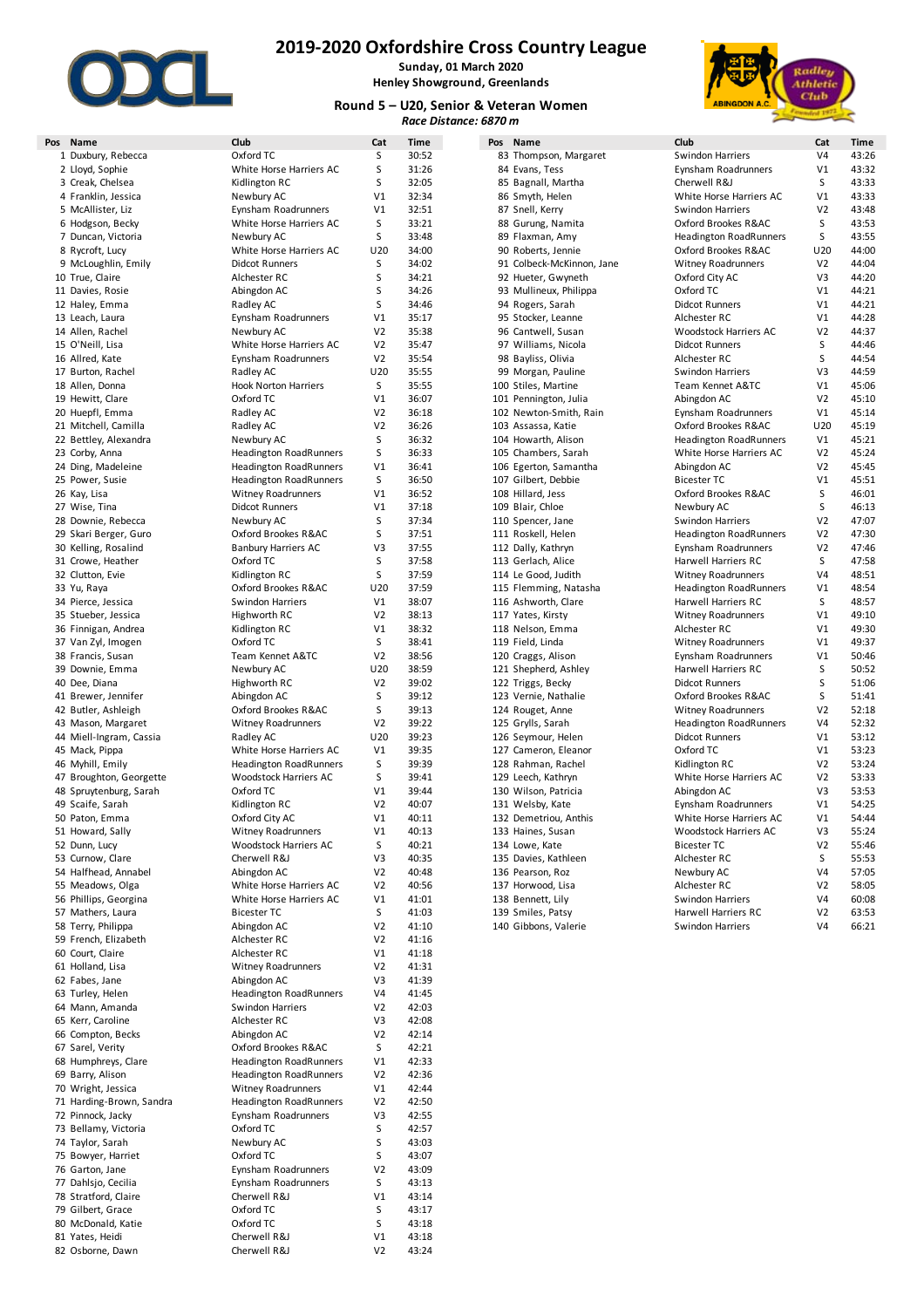### **Women's Team Results**

| Pos Team                      | <b>Team Points</b>            | <b>Total</b> | Team<br>Pos                    | <b>Team Points</b> | Total |
|-------------------------------|-------------------------------|--------------|--------------------------------|--------------------|-------|
|                               |                               |              |                                |                    |       |
| <b>Division 1</b>             |                               |              | <b>Division 3</b>              |                    |       |
| 1 White Horse Harriers AC 'A' | 2   6   8                     | 16           | 1 Kidlington RC 'A'            | 3   32   36        |       |
| 2 Newbury AC 'A'              | 4   7   14                    | 25           | 2 Oxford Brookes R&AC 'A'      | 29   33   42       |       |
| 3 Eynsham Roadrunners 'A'     | 5   13   16                   | 34           | 3 Oxford TC 'B'                | 37   48   73       |       |
| 4 Radley AC 'A'               | 12   17   20                  | 49           | 4 Swindon Harriers 'A'         | 34   64   83       |       |
| 5 Headington RoadRunners 'A'  | 23   24   25                  | 72           | 5 Radley AC 'B'                | $21$   44  <br>141 |       |
| 6 Abingdon AC 'A'             | 11   41   54                  | 106          | 6 Witney Roadrunners 'B'       | $61$   70   91     |       |
| 7 Witney Roadrunners 'A'      | 26   43   51                  | 120          | 7 Eynsham Roadrunners 'B'      | 72   76  <br>77 I  |       |
| 8 Alchester RC 'A'            | 10   59   60                  | 129          | 8 Headington RoadRunners 'C'   | 69   71   89       |       |
| 9 Oxford City AC 'A'          | 50   92   141                 | 283          | 9 Oxford TC 'C'                | 75   79   80       |       |
| 10 Banbury Harriers AC 'A'    | 30   141   141                | 312          | 10 Oxford Brookes R&AC 'B'     | 67   88   90       |       |
|                               |                               |              | 11 White Horse Harriers AC 'C' | 56   86  <br>105   |       |
| <b>Division 2</b>             |                               |              | 12 Alchester RC 'B'            | 65   95   98       |       |
| 1 Oxford TC 'A'               | 1   19   31                   | 51           | 13 Team Kennet A&TC 'A'        | 38   100   141     |       |
| 2 Newbury AC 'B'              | 22   28   39                  | 89           | 14 Swindon Harriers 'B'        | 87   99   110      |       |
| 3 White Horse Harriers AC 'B' | 15   45   55                  | 115          | 15 Eynsham Roadrunners 'C'     | 84   102   112     |       |
| 4 Didcot Runners 'A'          | 9   27   94                   | 130          | 16 Bicester TC 'A'             | 57   107   134     |       |
| 5 Headington RoadRunners 'B'  | 46   63  <br>68               | 177          | 17 Cherwell R&J 'B'            | 82   85   141      |       |
| 6 Abingdon AC 'B'             | 58   62   66                  | 186          | 18 Kidlington RC'B'            | 49   128   141     |       |
| 7 Woodstock Harriers AC 'A'   | 47  <br>52   96               | 195          | 19 Newbury AC 'C'              | 74   109   136     |       |
| 8 Cherwell R&J 'A'            | 53   78   81                  | 212          | 20 Headington RoadRunners 'D'  | 104   111   115    |       |
| 9 Highworth RC 'A'            | 40   141  <br>35 <sub>1</sub> | 216          | 21 Oxford Brookes R&AC 'C'     | 103   108   123    |       |
| 10 Hook Norton Harriers 'A'   | 18   141   141                | 300          | 22 Abingdon AC 'C'             | 101   106   130    |       |

| Team<br>ıs.                   | <b>Team Points</b> | Total | <b>Pos</b><br>Team             | <b>Team Points</b> | Total |
|-------------------------------|--------------------|-------|--------------------------------|--------------------|-------|
| Division 1                    |                    |       | Division 3                     |                    |       |
| 1 White Horse Harriers AC 'A' | 2   6   8          | 16    | 1 Kidlington RC 'A'            | 3   32   36        | 71    |
| 2 Newbury AC 'A'              | 4   7   14         | 25    | 2 Oxford Brookes R&AC 'A'      | 29   33   42       | 104   |
| 3 Eynsham Roadrunners 'A'     | 5   13   16        | 34    | 3 Oxford TC 'B'                | 37   48   73       | 158   |
| 4 Radley AC 'A'               | 12   17   20       | 49    | 4 Swindon Harriers 'A'         | 34   64   83       | 181   |
| 5 Headington RoadRunners 'A'  | 23   24   25       | 72    | 5 Radley AC 'B'                | 21   44   141      | 206   |
| 6 Abingdon AC 'A'             | 11   41   54       | 106   | 6 Witney Roadrunners 'B'       | $61$   70   91     | 222   |
| 7 Witney Roadrunners 'A'      | 26   43   51       | 120   | 7 Eynsham Roadrunners 'B'      | 72   76   77       | 225   |
| 8 Alchester RC 'A'            | 10   59   60       | 129   | 8 Headington RoadRunners 'C'   | 69   71   89       | 229   |
| 9 Oxford City AC 'A'          | 50   92   141      | 283   | 9 Oxford TC 'C'                | 75   79   80       | 234   |
| 10 Banbury Harriers AC 'A'    | 30   141   141     | 312   | 10 Oxford Brookes R&AC 'B'     | 67   88   90       | 245   |
|                               |                    |       | 11 White Horse Harriers AC 'C' | 56   86   105      | 247   |
| <b>Division 2</b>             |                    |       | 12 Alchester RC 'B'            | 65   95   98       | 258   |
| 1 Oxford TC 'A'               | 1   19   31        | 51    | 13 Team Kennet A&TC 'A'        | 38   100   141     | 279   |
| 2 Newbury AC 'B'              | 22   28   39       | 89    | 14 Swindon Harriers 'B'        | 87   99   110      | 296   |
| 3 White Horse Harriers AC 'B' | 15   45   55       | 115   | 15 Eynsham Roadrunners 'C'     | 84   102   112     | 298   |
| 4 Didcot Runners 'A'          | 9   27   94        | 130   | 16 Bicester TC 'A'             | 57   107   134     | 298   |
| 5 Headington RoadRunners 'B'  | 46   63   68       | 177   | 17 Cherwell R&J 'B'            | 82   85   141      | 308   |
| 6 Abingdon AC 'B'             | 58   62   66       | 186   | 18 Kidlington RC'B'            | 49   128   141     | 318   |
| 7 Woodstock Harriers AC 'A'   | 47   52   96       | 195   | 19 Newbury AC 'C'              | 74   109   136     | 319   |
| 8 Cherwell R&J 'A'            | 53   78   81       | 212   | 20 Headington RoadRunners 'D'  | 104   111   115    | 330   |
| 9 Highworth RC 'A'            | 35   40   141      | 216   | 21 Oxford Brookes R&AC 'C'     | 103   108   123    | 334   |
| 10 Hook Norton Harriers 'A'   | 18   141   141     | 300   | 22 Abingdon AC 'C'             | 101   106   130    | 337   |
|                               |                    |       | 23 Didcot Runners 'B'          | 97   122   126     | 345   |
|                               |                    |       | 24 Witney Roadrunners 'C'      | 114   117   119    | 350   |
|                               |                    |       | 25 Harwell Harriers RC 'A'     | 113   116   121    | 350   |
|                               |                    |       | 26 Oxford TC 'D'               | 93   127   141     | 361   |
|                               |                    |       | 27 Alchester RC 'C'            | 118   135   137    | 390   |
|                               |                    |       | 28 Eynsham Roadrunners 'D'     | 120   131   141    | 392   |
|                               |                    |       | 29 White Horse Harriers AC 'D' | 129   132   141    | 402   |
|                               |                    |       | 30 Swindon Harriers 'C'        | 138   140   141    | 419   |
|                               |                    |       |                                |                    |       |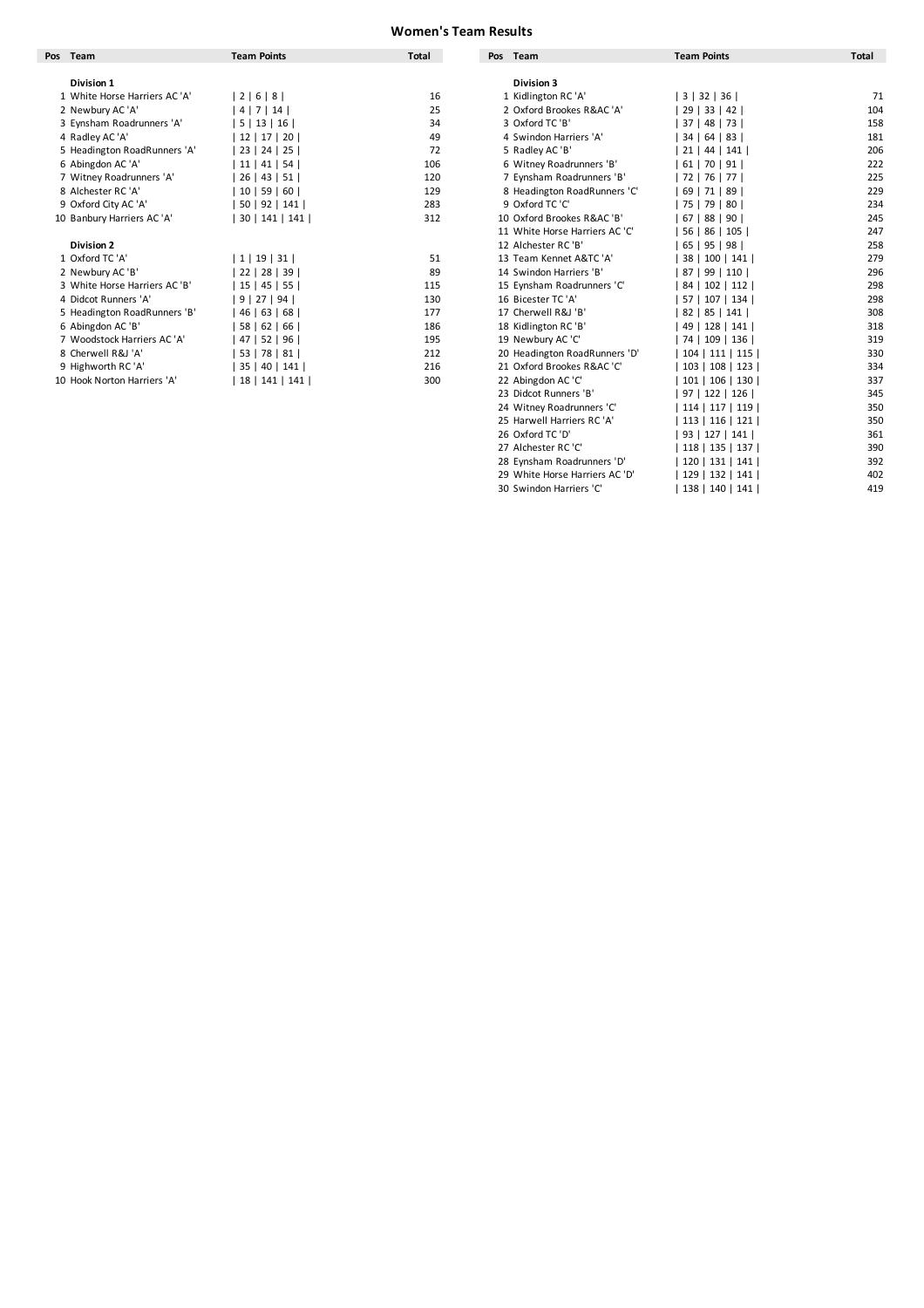

**Sunday, 01 March 2020 Henley Showground, Greenlands**

#### **Round 5 – U20, Senior & Veteran Men** *Race Distance: 9120 m*



| s Name                    | Club                          | Cat            | Time  | Pos Name                    | Club                          | Cat            | Time                                                                 |
|---------------------------|-------------------------------|----------------|-------|-----------------------------|-------------------------------|----------------|----------------------------------------------------------------------|
| 1 Cole, Ben               | <b>Swindon Harriers</b>       | S              | 34:17 | 83 Kuijten, Bart            | Team Kennet A&TC              | V1             | 42:25                                                                |
| 2 Shayler, Jack           | Abingdon AC                   | U20            | 34:40 | 84 Warburton, Dafydd        | Eynsham Roadrunners           | V <sub>1</sub> | 42:27                                                                |
| 3 Byrne, Simon            | Swindon Harriers              | S              | 35:02 | 85 Southall, Tom            | <b>GUEST</b>                  | S              | 42:30                                                                |
| 4 Chessell, Courtenay     | Swindon Harriers              | S              | 35:37 | 86 Haines, Timothy          | White Horse Harriers AC       | S              | 42:38                                                                |
| 5 Upton, Sam              | <b>Witney Roadrunners</b>     | S              | 35:41 | 87 Pollard, Benedict        | Eynsham Roadrunners           | V <sub>1</sub> | 42:44                                                                |
| 6 Jones, Tegid            | <b>Witney Roadrunners</b>     | V1             | 35:56 | 88 Taylor, Paul             | <b>Witney Roadrunners</b>     | S              | 42:48                                                                |
| 7 Miell-Ingram, Alexander | Radley AC                     | S              | 36:09 | 89 Cantwell, David          | Woodstock Harriers AC         | V <sub>2</sub> | 42:49                                                                |
| 8 Lawrence, Duncan        | <b>Headington RoadRunners</b> | S              | 36:16 | 90 Day, Liam                | <b>Didcot Runners</b>         | S              | 42:54                                                                |
|                           |                               |                | 36:25 |                             |                               | V <sub>2</sub> | 43:07                                                                |
| 9 Watanabe, Shun          | Oxford City AC                | S              |       | 91 Lowies, Kenny            | <b>Headington RoadRunners</b> |                |                                                                      |
| 10 Bolton, James          | Woodstock Harriers AC         | V1             | 36:29 | 92 Hills, Matthew           | Abingdon AC                   | S              | 43:16                                                                |
| 11 Goodwin, Jack          | Kidlington RC                 | U20            | 36:33 | 93 Nelson, John             | Alchester RC                  | V3             | 43:26                                                                |
| 12 Ede, Adam              | Abingdon AC                   | U20            | 36:33 | 94 Dales, Simon             | <b>Headington RoadRunners</b> | V <sub>2</sub> | 43:33                                                                |
| 13 Thomas, Dan            | Swindon Harriers              | S              | 37:00 | 95 Enskat, Tim              | Oxford City AC                | V1             | 43:36                                                                |
| 14 Briscoe, Alex          | White Horse Harriers AC       | S              | 37:28 | 96 Preskett, Tom            | Woodstock Harriers AC         | V1             | 43:40                                                                |
|                           |                               |                |       |                             |                               |                |                                                                      |
| 15 Pennington, Alexander  | Abingdon AC                   | U20            | 37:39 | 97 Powell, Christopher      | Harwell Harriers RC           | S              | 43:43                                                                |
| 16 Eve, James             | <b>Headington RoadRunners</b> | V1             | 37:46 | 98 Hosier, Liam             | Kidlington RC                 | S              | 43:44                                                                |
| 17 Haynes, James          | Oxford City AC                | S              | 37:52 | 99 Phillips, Pearce         | <b>Didcot Runners</b>         | V <sub>2</sub> | 43:46                                                                |
| 18 Humphrey, Andrew       | <b>Headington RoadRunners</b> | S              | 37:57 | 100 Hall, Christopher       | Team Kennet A&TC              | V1             | 43:47                                                                |
| 19 Lock, Matthew          | <b>Witney Roadrunners</b>     | S              | 38:02 | 101 Skilbeck, Richard       | <b>Headington RoadRunners</b> | V1             | 43:50                                                                |
| 20 Lines, Ben             | Swindon Harriers              | S              | 38:03 | 102 Robertson, Oliver       | <b>Headington RoadRunners</b> | V1             | 43:51                                                                |
|                           |                               |                |       |                             |                               |                |                                                                      |
| 21 Byrne, Luke            | Swindon Harriers              | S              | 38:10 | 103 Mullins, Pete           | Abingdon AC                   | V1             | 43:52                                                                |
| 22 Jobson, Matthew        | White Horse Harriers AC       | S              | 38:11 | 104 Williams, Josh          | <b>Witney Roadrunners</b>     | S              | 43:54                                                                |
| 23 Pierce, Ethan          | Swindon Harriers              | U20            | 38:12 | 105 Simpson, Douglas        | <b>Headington RoadRunners</b> | V2             | 43:58                                                                |
| 24 Dilks, Mark            | Kidlington RC                 | V1             | 38:15 | 106 Walton, Arthur          | <b>Headington RoadRunners</b> | S              | 44:05                                                                |
| 25 Weeks, David           | Newbury AC                    | S              | 38:21 | 107 Macdonald, Ewan         | Eynsham Roadrunners           | S              | 44:07                                                                |
|                           |                               |                |       |                             |                               |                | 44:17                                                                |
| 26 Anderton, Daniel       | Oxford TC                     | S              | 38:27 | 108 Convers-Reignier, Serge | Abingdon AC                   | V <sub>1</sub> |                                                                      |
| 27 Baker, Mark            | Eynsham Roadrunners           | S              | 38:28 | 109 Messer, James           | Headington RoadRunners        | V <sub>1</sub> | 44:26                                                                |
| 28 Godwood, Joe           | <b>Witney Roadrunners</b>     | S              | 38:33 | 110 Bailey, Andrew          | White Horse Harriers AC       | S              | 44:31                                                                |
| 29 Campbell, Fergus       | <b>Headington RoadRunners</b> | V <sub>2</sub> | 38:35 | 111 Badat, Mohsin           | <b>Headington RoadRunners</b> | S              | 44:49                                                                |
| 30 Marshall, Philip       | Newbury AC                    | V1             | 38:36 | 112 Drewitt, Adam           | White Horse Harriers AC       | S              | 44:55                                                                |
|                           |                               | S              | 38:38 |                             | <b>Headington RoadRunners</b> |                | 44:59                                                                |
| 31 Hawkins, Daniel        | Newbury AC                    |                |       | 113 Ekelund, Jesper         |                               | V1             |                                                                      |
| 32 Knight, James          | Newbury AC                    | V1             | 38:50 | 114 Doughty, Anthony        | Oxford TC                     | S              | 45:04                                                                |
| 33 Bampton, Heath         | Oxford City AC                | V <sub>2</sub> | 38:51 | 115 Phelps, Andy            | <b>Headington RoadRunners</b> | V2             | 45:07                                                                |
| 34 Malolepszy, Marcin     | Newbury AC                    | S              | 38:57 | 116 Thorp, Stewart          | Oxford City AC                | V3             | 45:09                                                                |
| 35 Murphy, Phil           | Team Kennet A&TC              | S              | 39:06 | 117 Tucker, Simon           | Woodstock Harriers AC         | S              | 45:10                                                                |
| 36 Smith, Adam            | GUEST                         | S              | 39:21 | 118 Scaife, Richard         | Kidlington RC                 | V1             | 45:15                                                                |
|                           |                               |                |       |                             |                               |                | 45:21                                                                |
| 37 Fulford, Andrew        | Swindon Harriers              | S              | 39:27 | 119 Leach, Nick             | Eynsham Roadrunners           | S              |                                                                      |
| 38 Jackson, George        | <b>Bicester TC</b>            | S              | 39:34 | 120 Bayliss, Vincente       | Alchester RC                  | S              | 45:24                                                                |
| 39 Henning, Hermanus      | Oxford TC                     | S              | 39:35 | 121 Wright, David           | Newbury AC                    | V <sub>2</sub> | 45:25                                                                |
| 40 Barnes, Steven         | Newbury AC                    | V1             | 39:37 | 122 Bowen, Alan             | Alchester RC                  | V1             | 45:29                                                                |
| 41 Homer, Omer            | Swindon Harriers              | S              | 39:38 | 123 Hume, Richard           | Eynsham Roadrunners           | V1             | 45:32                                                                |
| 42 Gould, Richard         | Alchester RC                  | V1             | 39:39 | 124 Kennedy, Richard        | Newbury AC                    | S              | 45:40                                                                |
|                           |                               |                |       |                             |                               |                |                                                                      |
| 43 Bates, Joe             | <b>Didcot Runners</b>         | S              | 39:43 | 125 Bridges, Graham         | Eynsham Roadrunners           | V <sub>2</sub> | 45:43                                                                |
| 44 Llewellyn, Samuel      | Oxford TC                     | S              | 39:43 | 126 Cousens, Rupert         | <b>Headington RoadRunners</b> | V1             | 45:46                                                                |
| 45 Suggate, Mike          | <b>Didcot Runners</b>         | S              | 39:44 | 127 Wilson, Thomas          | Abingdon AC                   | S              | 45:49                                                                |
| 46 Hewitt, Ian            | <b>Headington RoadRunners</b> | S              | 39:45 | 128 Hardwick, Nick          | Eynsham Roadrunners           | V <sub>2</sub> | 45:50                                                                |
| 47 Elsmere, Stephen       | Newbury AC                    | S              | 39:50 | 129 Leech, Simon            | White Horse Harriers AC       | V <sub>2</sub> | 46:01                                                                |
| 48 Bradford, Thomas       |                               |                |       |                             |                               |                | 46:02                                                                |
|                           | <b>Hook Norton Harriers</b>   | V1             | 39:52 | 130 Finnigan, James         | Kidlington RC                 | V <sub>1</sub> |                                                                      |
| 49 Copping, Otto          | Oxford Brookes R&AC           | U20            | 39:55 | 131 MacLeod, lan            | Woodstock Harriers AC         | S              | 46:04                                                                |
| 50 Wheeler, Michael       | Newbury AC                    | S              | 40:00 | 132 Wood, Barry             | Harwell Harriers RC           | S              | 46:04                                                                |
| 51 Hallifax, Rob          | <b>Headington RoadRunners</b> | V1             | 40:08 | 133 Popplewell, Nigel       | Newbury AC                    | V2             | 46:05                                                                |
| 52 Browne, Mathew         | Abingdon AC                   | S              | 40:12 | 134 Watson, Ben             | Abingdon AC                   | V1             | 46:10                                                                |
| 53 Myers, Simon           | Kidlington RC                 | V1             | 40:16 | 135 Goss, Toby              | Eynsham Roadrunners           | S              | 46:13                                                                |
|                           | Kidlington RC                 |                |       |                             |                               |                |                                                                      |
| 54 Jones, Berwyn          |                               | S              | 40:19 | 136 Warland, Gary           | Alchester RC                  | V <sub>1</sub> | 46:24                                                                |
| 55 Wickens, Ben           | Newbury AC                    | S              | 40:19 | 137 Kerr, Alasdair          | Alchester RC                  | V1             | 46:25                                                                |
| 56 Jell, Simon            | <b>Swindon Harriers</b>       | S              | 40:23 | 138 Dalgliesh, Robert       | <b>Didcot Runners</b>         | V1             | 46:25                                                                |
| 57 Edwards, Luke          | <b>Witney Roadrunners</b>     | U20            | 40:26 | 139 Day, Hugo               | Kidlington RC                 | S              | 46:31                                                                |
| 58 Birkbeck, Elliot       | Radley AC                     | S              | 40:26 | 140 Haverson, Caleb         | Oxford Brookes R&AC           | S              | 46:57                                                                |
| 59 Bird, Jeff             | Newbury AC                    | V1             | 40:44 | 141 Godwood, Ben            | <b>Witney Roadrunners</b>     | V1             | 46:58                                                                |
| 60 Gerrard, Bernie        | Newbury AC                    | S              | 40:56 | 142 Green, Robert           | <b>Witney Roadrunners</b>     | V <sub>2</sub> | 47:03                                                                |
|                           |                               |                |       |                             |                               |                |                                                                      |
| 61 Francis, Richard       | Alchester RC                  | S              | 41:04 | 143 Van Zyl, Heine          | Oxford TC                     | V2             | 47:07                                                                |
| 62 Mulley, Joshua         | Oxford Brookes R&AC           | S              | 41:08 | 144 Tame, David             | <b>Hook Norton Harriers</b>   | V <sub>2</sub> | 47:09                                                                |
| 63 Young, Stephen         | <b>Witney Roadrunners</b>     | S              | 41:10 | 145 Wright, Peter           | <b>Headington RoadRunners</b> | S              | 47:10                                                                |
| 64 Woollett, Doug         | Oxford TC                     | S              | 41:16 | 146 Wymer, Dan              | <b>Witney Roadrunners</b>     | V1             | 47:13                                                                |
| 65 Walker, Martin         | Abingdon AC                   | S              | 41:20 | 147 Sears, Andrew           | Highworth RC                  | V <sub>2</sub> | 47:15                                                                |
| 66 McIntyre, Ben          | Swindon Harriers              | U20            | 41:21 | 148 Thomas, Dewi            | Cherwell R&J                  | V1             | 47:17                                                                |
| 67 Jeffrey, John          | Woodstock Harriers AC         | S              | 41:26 | 149 Game, Kevin             | Woodstock Harriers AC         | V <sub>1</sub> | 47:33                                                                |
|                           |                               |                |       |                             |                               |                |                                                                      |
| 68 Cripps, Richard        | <b>Bicester TC</b>            | S              | 41:28 | 150 Wareing, Simon          | Oxford TC                     | S              | 47:40                                                                |
| 69 Price, Hans            | Woodstock Harriers AC         | V1             | 41:35 | 151 Heydon, Matthew         | Kidlington RC                 | V <sub>2</sub> | 47:42                                                                |
| 70 Bremner, Daniel        | <b>Headington RoadRunners</b> | S              | 41:39 | 152 Rahman, Luthfur         | Kidlington RC                 | V1             | 47:51                                                                |
| 71 Ingram, David          | Alchester RC                  | S              | 41:40 | 153 Lavender, Steve         | Abingdon AC                   | V1             | 48:00                                                                |
|                           |                               | S              | 41:42 | 154 Cornago, John           | Highworth RC                  | V1             | 48:07                                                                |
|                           |                               |                |       |                             | <b>Didcot Runners</b>         |                | 48:11                                                                |
| 72 Willard, James         | Abingdon AC                   |                |       | 155 Forster, Andrew         |                               | V1             |                                                                      |
| 73 Scott, James           | Oxford Brookes R&AC           | U20            | 41:52 | 156 Grant, Angus            |                               |                |                                                                      |
| 74 Denham, Andrew         | White Horse Harriers AC       | V1             | 41:55 |                             | <b>Headington RoadRunners</b> | V1             |                                                                      |
| 75 Weir, Cameron          | Abingdon AC                   | S              | 41:58 | 157 Edwards, Paul           | Radley AC                     | V1             |                                                                      |
| 76 White, Nathan          | Swindon Harriers              | S              | 41:59 | 158 Little, Mark            | Team Kennet A&TC              | V1             |                                                                      |
|                           |                               |                |       |                             |                               |                |                                                                      |
| 77 Lavender, Tom          | Abingdon AC                   | U20            | 42:00 | 159 Lister, Andrew          | Kidlington RC                 | V <sub>2</sub> |                                                                      |
| 78 Mulcahy, Chris         | <b>Witney Roadrunners</b>     | V1             | 42:07 | 160 Batchelor, Daniel       | Cherwell R&J                  | V <sub>2</sub> |                                                                      |
| 79 Swan, Kenneth David    | <b>GUEST</b>                  | V1             | 42:11 | 161 Woolley, Simon          | <b>Hook Norton Harriers</b>   | V1             |                                                                      |
| 80 Grantham, Thomas       | <b>Witney Roadrunners</b>     | S              | 42:18 | 162 Muir, Andrew            | Abingdon AC                   | V1             |                                                                      |
| 81 Taylor, Daniel         | Newbury AC                    | S              | 42:21 | 163 Hart, Richard           | <b>Hook Norton Harriers</b>   | V <sub>2</sub> | 48:19<br>48:29<br>48:33<br>48:41<br>48:44<br>48:48<br>49:03<br>49:04 |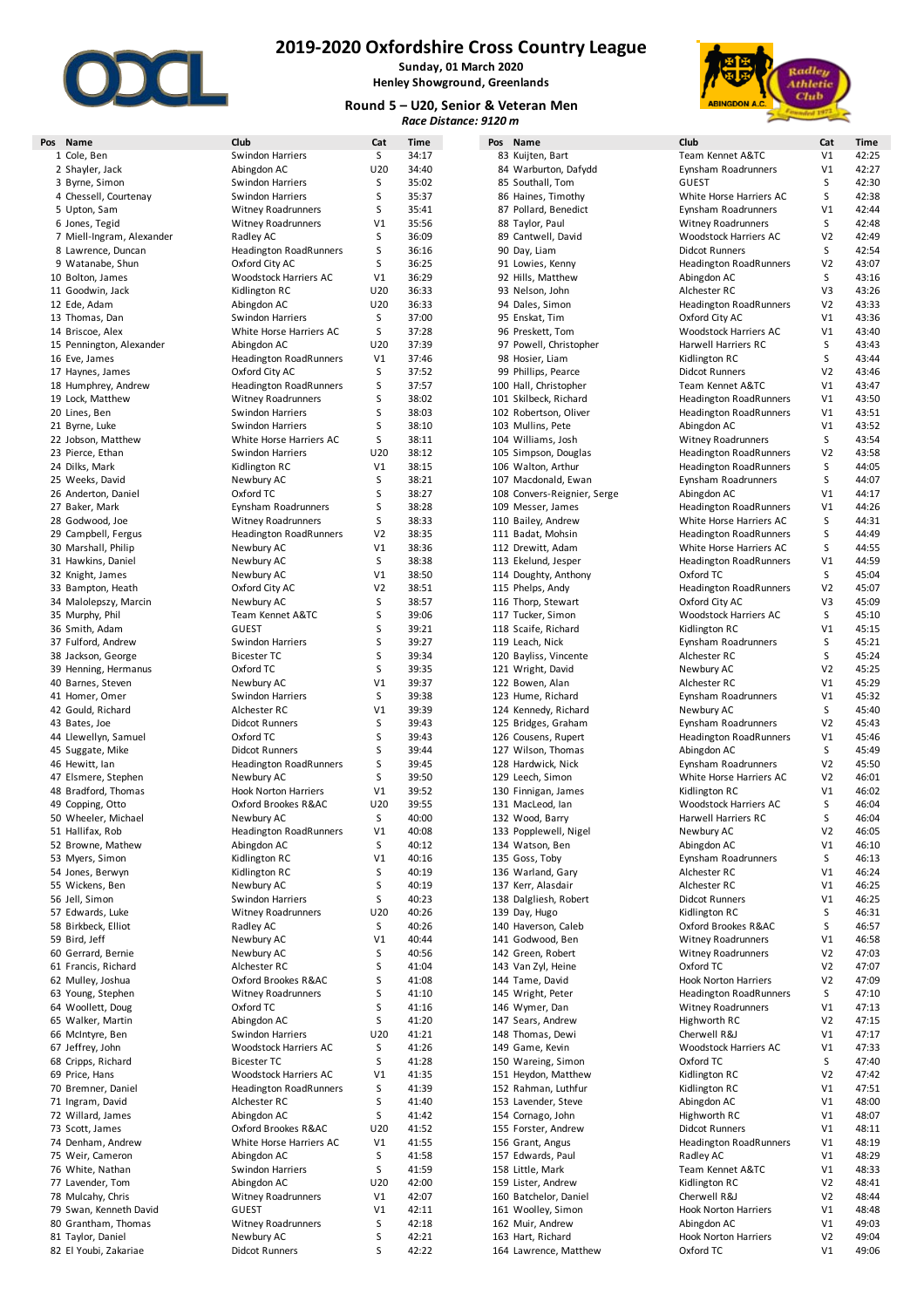| Pos Name                 | Club                          | Cat            | <b>Time</b> | Pos Name | Club | Cat | <b>Time</b> |
|--------------------------|-------------------------------|----------------|-------------|----------|------|-----|-------------|
| 165 Lock, Anthony        | <b>Witney Roadrunners</b>     | V <sub>2</sub> | 49:08       |          |      |     |             |
| 166 Scott, Michael       | White Horse Harriers AC       | V <sub>2</sub> | 49:09       |          |      |     |             |
| 167 Nicholls, Andy       | Newbury AC                    | S              | 49:16       |          |      |     |             |
| 168 Casson, Liam         | Cherwell R&J                  | S              | 49:18       |          |      |     |             |
| 169 Cole, Steven         | Abingdon AC                   | V1             | 49:25       |          |      |     |             |
| 170 Pollard, Mike        | Cherwell R&J                  | V <sub>2</sub> | 49:33       |          |      |     |             |
| 171 Malcolm, Ian         | <b>Hook Norton Harriers</b>   | V <sub>2</sub> | 49:33       |          |      |     |             |
| 172 Best, Simon          | Alchester RC                  | V <sub>2</sub> | 49:42       |          |      |     |             |
| 173 Gilkes, Philip       | Cherwell R&J                  | V3             | 49:51       |          |      |     |             |
| 174 Poustie, Mitchell    | Team Kennet A&TC              | S              | 49:55       |          |      |     |             |
| 175 Lancaster, lan       | Alchester RC                  | V1             | 49:57       |          |      |     |             |
|                          |                               | V1             | 50:09       |          |      |     |             |
| 176 Ferriday, Steve      | Newbury AC                    |                |             |          |      |     |             |
| 177 Bones, Jon           | Abingdon AC                   | V1             | 50:13       |          |      |     |             |
| 178 Byrne, Oliver        | Swindon Harriers              | S              | 50:19       |          |      |     |             |
| 179 Connolly, Steve      | Swindon Harriers              | V3             | 50:27       |          |      |     |             |
| 180 Le Good, Graham      | <b>Witney Roadrunners</b>     | V3             | 50:41       |          |      |     |             |
| 181 Hetherington, Steve  | Harwell Harriers RC           | V <sub>2</sub> | 50:43       |          |      |     |             |
| 182 Foulkes, Alan        | <b>Headington RoadRunners</b> | V3             | 51:19       |          |      |     |             |
| 183 Kyberd, Peter        | Kidlington RC                 | V <sub>2</sub> | 51:25       |          |      |     |             |
| 184 Lewy, Mark           | Abingdon AC                   | V <sub>2</sub> | 51:30       |          |      |     |             |
| 185 Henning, Duncan      | Headington RoadRunners        | V <sub>2</sub> | 51:35       |          |      |     |             |
| 186 Waters, Andrew       | Team Kennet A&TC              | S              | 51:42       |          |      |     |             |
| 187 Shackell, Clive      | Oxford TC                     | V <sub>2</sub> | 51:49       |          |      |     |             |
| 188 Hague, Duncan        | Cherwell R&J                  | V1             | 51:54       |          |      |     |             |
| 189 Knopp, Dave          | <b>Didcot Runners</b>         | V3             | 52:08       |          |      |     |             |
| 190 Gibbard, Jonathan    | White Horse Harriers AC       | S              | 52:15       |          |      |     |             |
| 191 Widdows, Paul        | Swindon Harriers              | V1             | 52:25       |          |      |     |             |
| 192 Forgan, Thomas       | Harwell Harriers RC           | S              | 52:36       |          |      |     |             |
| 193 Evans, Rob           | Alchester RC                  | V <sub>2</sub> | 52:52       |          |      |     |             |
| 194 Smith, David         | Highworth RC                  | V <sub>2</sub> | 53:03       |          |      |     |             |
| 195 Mobey, lan           | Newbury AC                    | V <sub>2</sub> | 53:16       |          |      |     |             |
| 196 Harrison, Warren     | Cherwell R&J                  | V1             | 53:28       |          |      |     |             |
| 197 Ryder, Matthew       | Swindon Harriers              | V1             | 53:35       |          |      |     |             |
| 198 Roberts, Stephen     | <b>Witney Roadrunners</b>     | V <sub>2</sub> | 53:48       |          |      |     |             |
| 199 Gray, Carey          | Woodstock Harriers AC         | V3             | 53:53       |          |      |     |             |
| 200 Minty, Nick          | Kidlington RC                 | S              | 54:02       |          |      |     |             |
| 201 Scott, Craig         | Swindon Harriers              | V1             | 54:07       |          |      |     |             |
| 202 Rouget, David        | <b>Witney Roadrunners</b>     | V3             | 54:09       |          |      |     |             |
| 203 Hancox, Colin        | Eynsham Roadrunners           | V <sub>2</sub> | 54:34       |          |      |     |             |
| 204 Williams, Huw        | <b>Hook Norton Harriers</b>   | V <sub>2</sub> | 54:47       |          |      |     |             |
| 205 Hazleton, Graham     | <b>Bicester TC</b>            | S              | 54:55       |          |      |     |             |
| 206 Eaton, Jack          | Cherwell R&J                  | S              | 55:01       |          |      |     |             |
| 207 Carter, Chris        | Highworth RC                  | V <sub>2</sub> | 55:31       |          |      |     |             |
| 208 Harwood, Matthew     | Harwell Harriers RC           | S              | 55:34       |          |      |     |             |
| 209 Critchley, Arran     | <b>Bicester AC</b>            | V1             | 55:52       |          |      |     |             |
| 210 Brown, Malcolm       | <b>Hook Norton Harriers</b>   | V3             | 55:58       |          |      |     |             |
| 211 Molyneaux, Paul      | Witney Roadrunners            | V3             | 56:13       |          |      |     |             |
| 212 Defillion, Nicolas   | Oxford TC                     | V <sub>2</sub> | 56:23       |          |      |     |             |
|                          |                               |                |             |          |      |     |             |
| 213 Knott, Joe           | Oxford Brookes R&AC           | U20            | 56:23       |          |      |     |             |
| 214 Williams, Trevor     | <b>Headington RoadRunners</b> | S              | 56:53       |          |      |     |             |
| 215 Preddy, Neil         | Woodstock Harriers AC         | V2             | 57:16       |          |      |     |             |
| 216 Shayler, Mark        | Abingdon AC                   | V <sub>2</sub> | 57:16       |          |      |     |             |
| 217 Johnston, David      | Team Kennet A&TC              | V1             | 57:35       |          |      |     |             |
| 218 Kemp, Paul           | Team Kennet A&TC              | V1             | 57:44       |          |      |     |             |
| 219 Green, John          | <b>Witney Roadrunners</b>     | V <sub>2</sub> | 57:45       |          |      |     |             |
| 220 Miller, Thomas       | <b>Hook Norton Harriers</b>   | V1             | 58:05       |          |      |     |             |
| 221 Ingram, John         | Alchester RC                  | V3             | 58:08       |          |      |     |             |
| 222 Smith, Martin        | White Horse Harriers AC       | V3             | 58:09       |          |      |     |             |
| 223 Gale, Simon          | Team Kennet A&TC              | V1             | 58:45       |          |      |     |             |
| 224 Goddard, Paul        | Abingdon AC                   | V1             | 59:14       |          |      |     |             |
| 225 Frape, Neil          | <b>Banbury Harriers AC</b>    | V <sub>2</sub> | 59:25       |          |      |     |             |
| 226 Vanstone, Lee        | <b>Witney Roadrunners</b>     | S              | 59:31       |          |      |     |             |
| 227 Thompson, Ian        | Swindon Harriers              | V3             | 59:51       |          |      |     |             |
| 228 Osborne, David       | Cherwell R&J                  | V <sub>2</sub> | 59:57       |          |      |     |             |
| 229 Kidd, Mike           | Harwell Harriers RC           | S              | 60:27       |          |      |     |             |
| 230 Spencer-Jones, Mike  | <b>Bicester TC</b>            | V <sub>2</sub> | 60:33       |          |      |     |             |
| 231 Roberts, David       | Abingdon AC                   | V <sub>2</sub> | 61:13       |          |      |     |             |
| 232 Francis, Noel        | <b>Didcot Runners</b>         | V3             | 62:26       |          |      |     |             |
| 233 Forbes, Neil         | <b>Banbury Harriers AC</b>    | V3             | 62:54       |          |      |     |             |
| 234 Sangar, Stephen      | Alchester RC                  | V <sub>2</sub> | 63:14       |          |      |     |             |
| 235 Baker, Keith         | Eynsham Roadrunners           | V3             | 67:14       |          |      |     |             |
| 236 Norris, Graham       | <b>Headington RoadRunners</b> | V <sub>4</sub> | 71:52       |          |      |     |             |
| 237 Bagnall, Christopher | Cherwell R&J                  | V3             | 77:10       |          |      |     |             |
| 238 Grimsdale, Paul      | Oxford City AC                | V3             | 80:46       |          |      |     |             |
| $\prime$                 |                               |                |             |          |      |     |             |
|                          |                               |                |             |          |      |     |             |